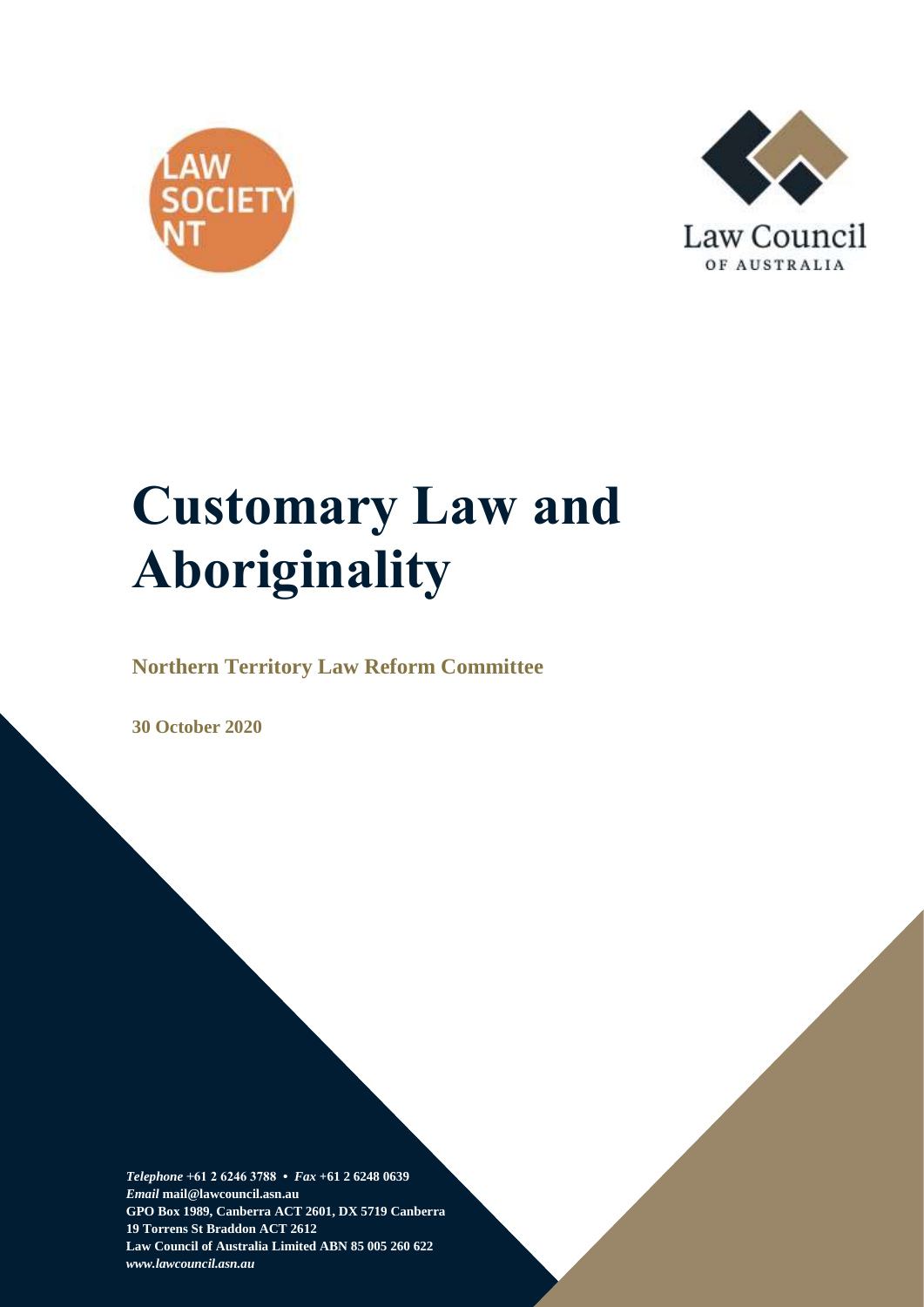# Table of Contents

| What laws, if any, should be passed to give effect to the ALRC's <i>Pathways to</i> |  |
|-------------------------------------------------------------------------------------|--|
|                                                                                     |  |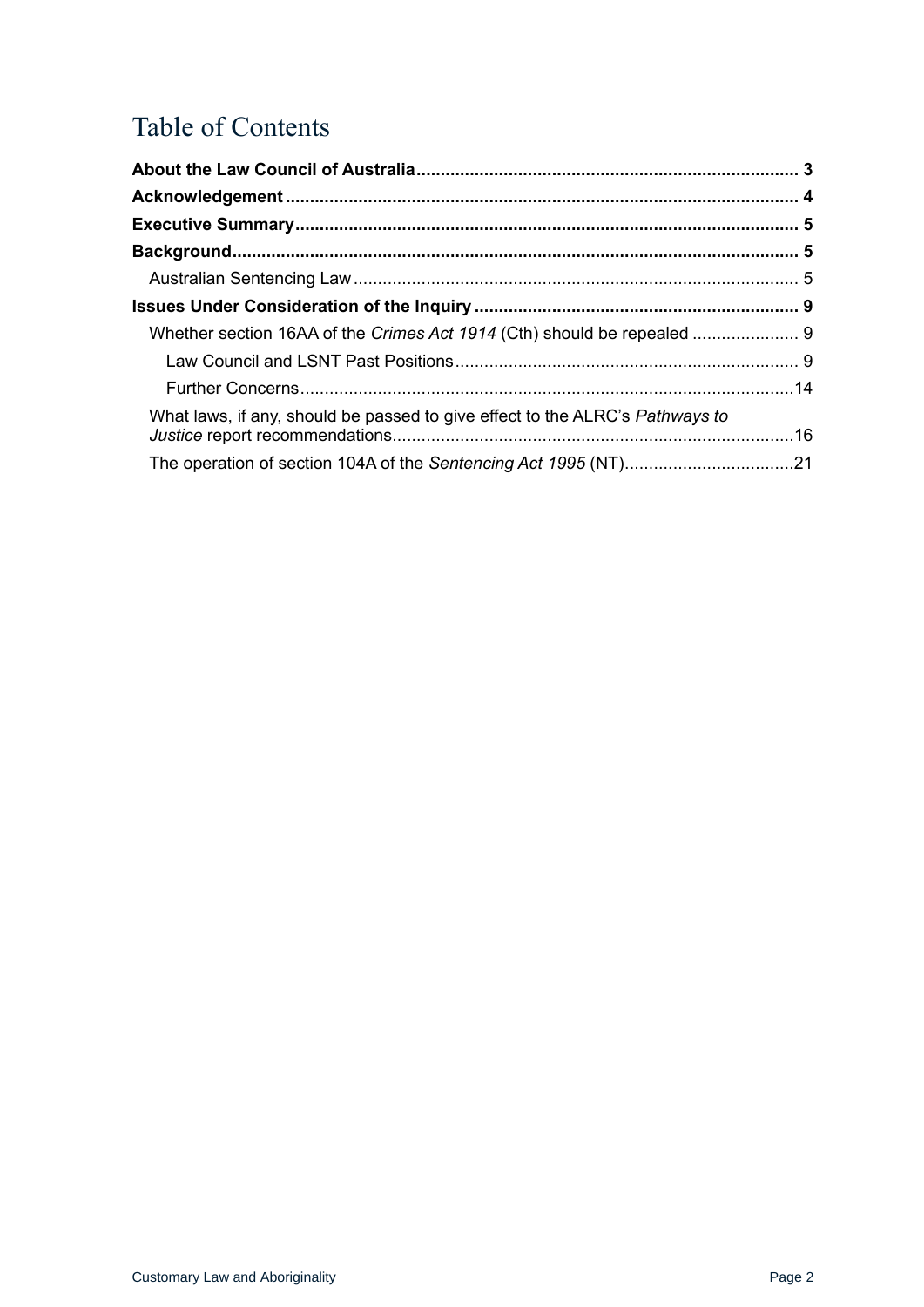# <span id="page-2-0"></span>About the Law Council of Australia

The Law Council of Australia exists to represent the legal profession at the national level, to speak on behalf of its Constituent Bodies on national issues, and to promote the administration of justice, access to justice and general improvement of the law.

The Law Council advises governments, courts and federal agencies on ways in which the law and the justice system can be improved for the benefit of the community. The Law Council also represents the Australian legal profession overseas, and maintains close relationships with legal professional bodies throughout the world.

The Law Council was established in 1933, and represents 16 Australian State and Territory law societies and bar associations and the Law Firms Australia, which are known collectively as the Council's Constituent Bodies. The Law Council's Constituent Bodies are:

- Australian Capital Territory Bar Association
- Australian Capital Territory Law Society
- Bar Association of Queensland Inc
- Law Institute of Victoria
- Law Society of New South Wales
- Law Society of South Australia
- Law Society of Tasmania
- Law Society Northern Territory
- Law Society of Western Australia
- New South Wales Bar Association
- Northern Territory Bar Association
- Queensland Law Society
- South Australian Bar Association
- Tasmanian Bar
- Law Firms Australia
- The Victorian Bar Inc
- Western Australian Bar Association

Through this representation, the Law Council effectively acts on behalf of more than 60,000 lawyers across Australia.

The Law Council is governed by a board of 23 Directors – one from each of the constituent bodies and six elected Executive members. The Directors meet quarterly to set objectives, policy and priorities for the Law Council. Between the meetings of Directors, policies and governance responsibility for the Law Council is exercised by the elected Executive members, led by the President who normally serves a 12 month term. The Council's six Executive members are nominated and elected by the board of Directors.

Members of the 2020 Executive as at 1 January 2020 are:

- Ms Pauline Wright, President
- Dr Jacoba Brasch QC, President-elect
- Mr Tass Liveris, Treasurer
- Mr Ross Drinnan, Executive Member
- Mr Greg McIntyre SC, Executive Member
- Ms Caroline Counsel, Executive Member

The Secretariat serves the Law Council nationally and is based in Canberra.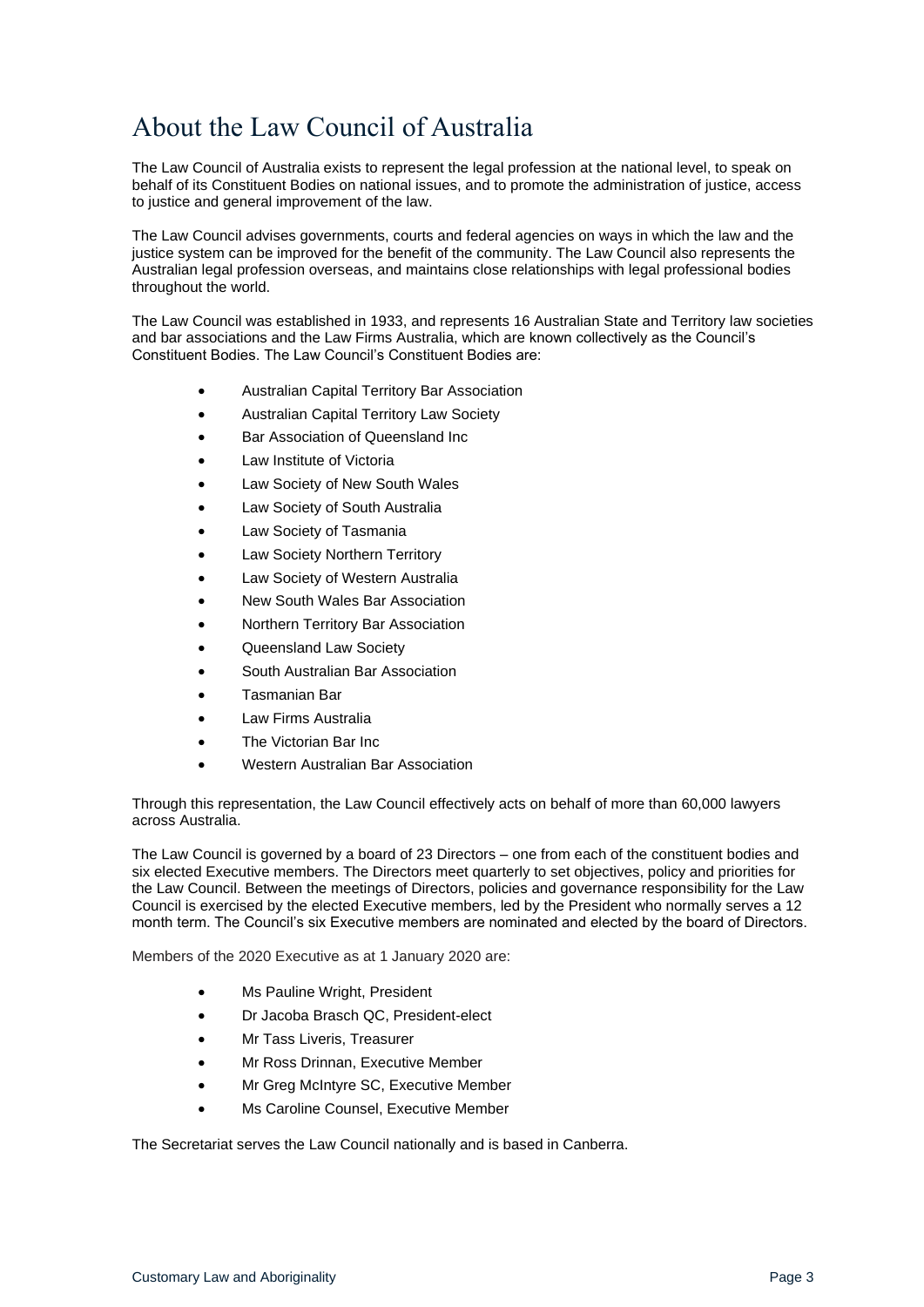## <span id="page-3-0"></span>Acknowledgement

The Law Council of Australia is grateful to its Indigenous Legal Issues Committee, Indigenous Incarceration Working Group, National Criminal Law Committee and National Human Rights Committee, as well as the Law Society Northern Territory, for assistance in the preparation of this submission.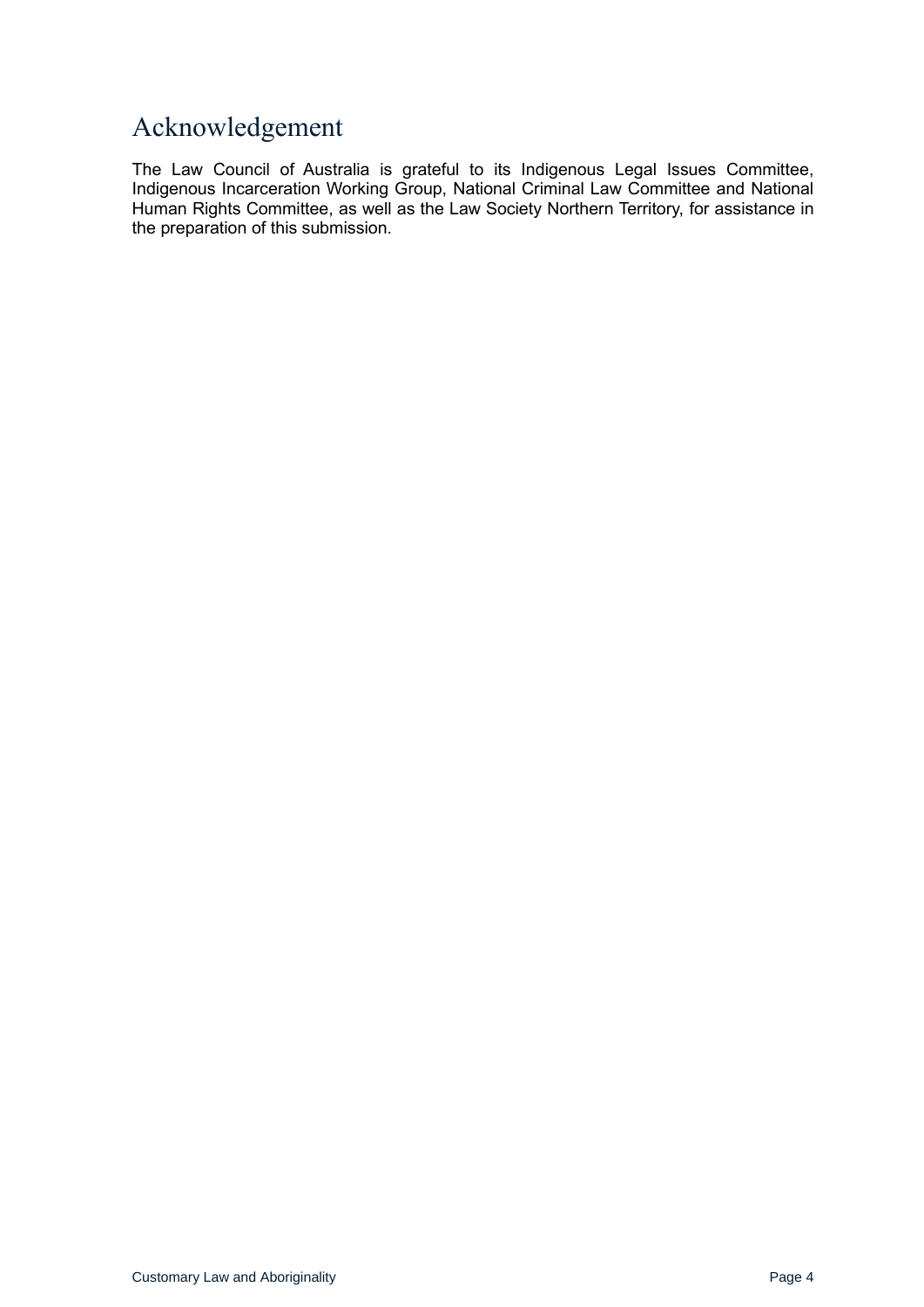## <span id="page-4-0"></span>**Executive Summary**

- 1. The Law Council of Australia (**Law Council**) and the Law Society Northern Territory (**LSNT**) appreciate the opportunity to provide input to the Northern Territory Law Reform Committee's (**NTLRC**) inquiry into Customary Law and Aboriginality (**the inquiry**). The Law Council and the LSNT were pleased to attend a virtual consultation with the NTLRC on 2 September 2020. The organisations understand the NTLRC has been asked to look into the following issues, after the Northern Territory Legislative Assembly passed a motion requesting the Northern Territory Government petition the Federal Government to review section 16AA of the *Crimes Act 1914* (Cth):
	- whether section 16AA of the *Crimes Act 1914* (Cth) should be repealed;
	- what, if any, laws should be passed to give effect to the Australian Law Reform Commission's (**ALRC**) *Pathways to Justice* report, which recommended that when sentencing Aboriginal offenders, courts should take into account the unique systemic and background factors affecting Aboriginal people; and
	- the operation of section 104A of the *Sentencing Act 1995* (NT), which provides a procedure for presenting information regarding customary law in sentencing backgrounds.
- 2. The Law Council and LSNT welcome this renewed consideration of section 16AA of the *Crimes Act 1914* (Cth) and continues to support its repeal. More generally, this submission provides a preliminary overview of the Law Council and LSNT's views regarding customary law and sentencing. While the Law Council and LSNT generally support the recognition of customary law in sentencing, both require substantial additional consultation with relevant constituent bodies, committees and sections before coming to a present position on the detail of what this might involve.

# <span id="page-4-1"></span>**Background**

## <span id="page-4-2"></span>**Australian Sentencing Law**

3. In Australia, each jurisdiction has its own legislation that guides the sentencing process: *Crimes Act 1914* (Cth), *Sentencing Act 1995* (NT), *Penalties and Sentences Act 1991* (Qld), *Crimes (Sentencing Procedure) Act 1999* (NSW), *Crimes (Sentencing) Act 2005* (ACT), *Sentencing Act 1991* (Vic), *Sentencing Act 1997* (Tas), *Criminal Law (Sentencing) Act 1988 (SA), and Sentencing Act 1995 (WA).<sup>1</sup> These* statutes 'vary in form', including in whether the purposes and principles of sentencing are provided, as well as the list of factors that judges must take into account, whether this list is exhaustive or non-exhaustive, and whether this list is expressed as aggravating and mitigating factors or as factors for judges to generally have regard to when sentencing.<sup>2</sup> 'Most include the maximum penalty for the offence, the nature of

<sup>1</sup> Australian Law Reform Commission, *Pathways to Justice – Inquiry into the Incarceration Rate of Aboriginal and Torres Strait Islander Peoples* (Final Report 133, December 2017) 187, [6.8] [<https://www.alrc.gov.au/wp](https://www.alrc.gov.au/wp-content/uploads/2019/08/fr133_06._sentencing_and_aboriginality_sm.pdf)[content/uploads/2019/08/fr133\\_06.\\_sentencing\\_and\\_aboriginality\\_sm.pdf>](https://www.alrc.gov.au/wp-content/uploads/2019/08/fr133_06._sentencing_and_aboriginality_sm.pdf).<br><sup>2</sup> Ibid 187-188. For an example of a jurisdiction where factors are not expressed to be aggravating or

mitigating, see the *Sentencing Act 1991* (Vic). As an example of variations among jurisdictions including whether and how the sentencing purposes and principles developed through the common law are incorporated, the common law principle that imprisonment is a sanction of last resort has been enacted in the *Crimes Act 1914* (Cth) s 17A, *Crimes (Sentencing Procedure) Act 1999* (NSW) s 5(1), *Penalties and Sentences Act 1991* (Qld) s 9(2)(a), *Criminal Law (Sentencing) Act 1988* (SA) s 11, *Sentencing Act 1991* (Vic) s 5(4), and *Sentencing Act 1995* (WA) s 6(4): Thalia Anthony, *Sentencing Indigenous Offenders*  (Indigenous Justice Clearinghouse, Research Brief No 7, March 2010) 2. The purposes of sentencing are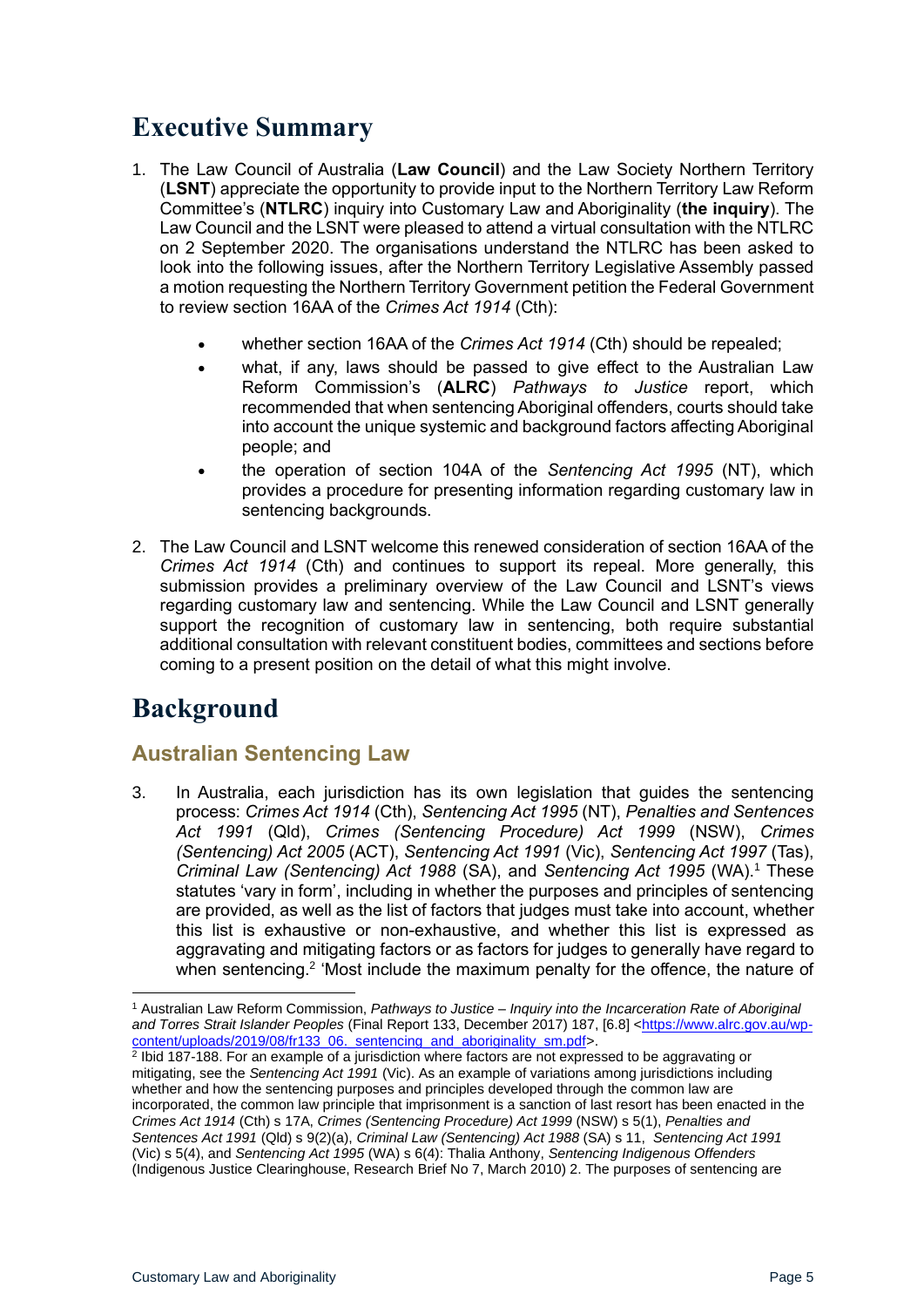and harm caused by the offence, the identity and age of the victim, the offender's criminal record, character, prospects of rehabilitation and remorse'.<sup>3</sup>

- 4. Currently, only three sentencing statutes explicitly refer to an offender's cultural background as relevant to the sentencing process: the *Sentencing Act 1995* (NT), *Crimes (Sentencing) Act 2005* (ACT) and *Penalties and Sentences Act 1991* (Qld). In addition, sections 16A(2A) and 16AA of the *Crimes Act 1914* (Cth) explicitly limit the ability of judges to consider 'customary law or cultural practice' in sentencing offenders under Commonwealth and Northern Territory laws.
- 5. The text of section 16AA, which is the focus of the present inquiry, is as follows:

*16AA Matters to which court to have regard when passing sentence etc Northern Territory offences*

*(1) In determining the sentence to be passed, or the order to be made, in relation to any person for an offence against a law of the Northern Territory, a court must not take into account any form of customary law or cultural practice as a reason for:*

*(a) excusing, justifying, authorising, requiring or lessening the seriousness of the criminal behaviour to which the offence relates; or*

*(b) aggravating the seriousness of the criminal behaviour to which the offence relates.*

*(2) Subsection (1) does not apply in relation to an offence against the following:*

*(a) sections 33, 34 and 35 of the Northern Territory Aboriginal Sacred Sites Act of the Northern Territory;*

*(b) paragraph 33(a) of the Heritage Conservation Act of the Northern Territory;*

*(c) section 4 of the Aboriginal Land Act of the Northern Territory;*

*(d) sections 111, 112 and 113 of the Heritage Act of the Northern Territory;*

- *(e) any other law prescribed by the regulations that relates to:*
	- *(i) entering, remaining on or damaging cultural heritage; or*
	- *(ii) damaging or removing a cultural heritage object.*
- *(3) In subsection (1):*

*criminal behaviour includes:*

*(a) any conduct, omission to act, circumstance or result that is, or forms part of, a physical element of the offence in question; and*

*(b) any fault element relating to such a physical element.*

outlined in all the sentencing statutes except South Australia, Tasmania and Western Australia: Australian Law Reform Commission, *Pathways to Justice – Inquiry into the Incarceration Rate of Aboriginal and Torres Strait Islander Peoples* (Final Report, December 2017) 187.

<sup>3</sup> Thalia Anthony, *Sentencing Indigenous Offenders* (Indigenous Justice Clearinghouse, Research Brief No 7, March 2010) 1.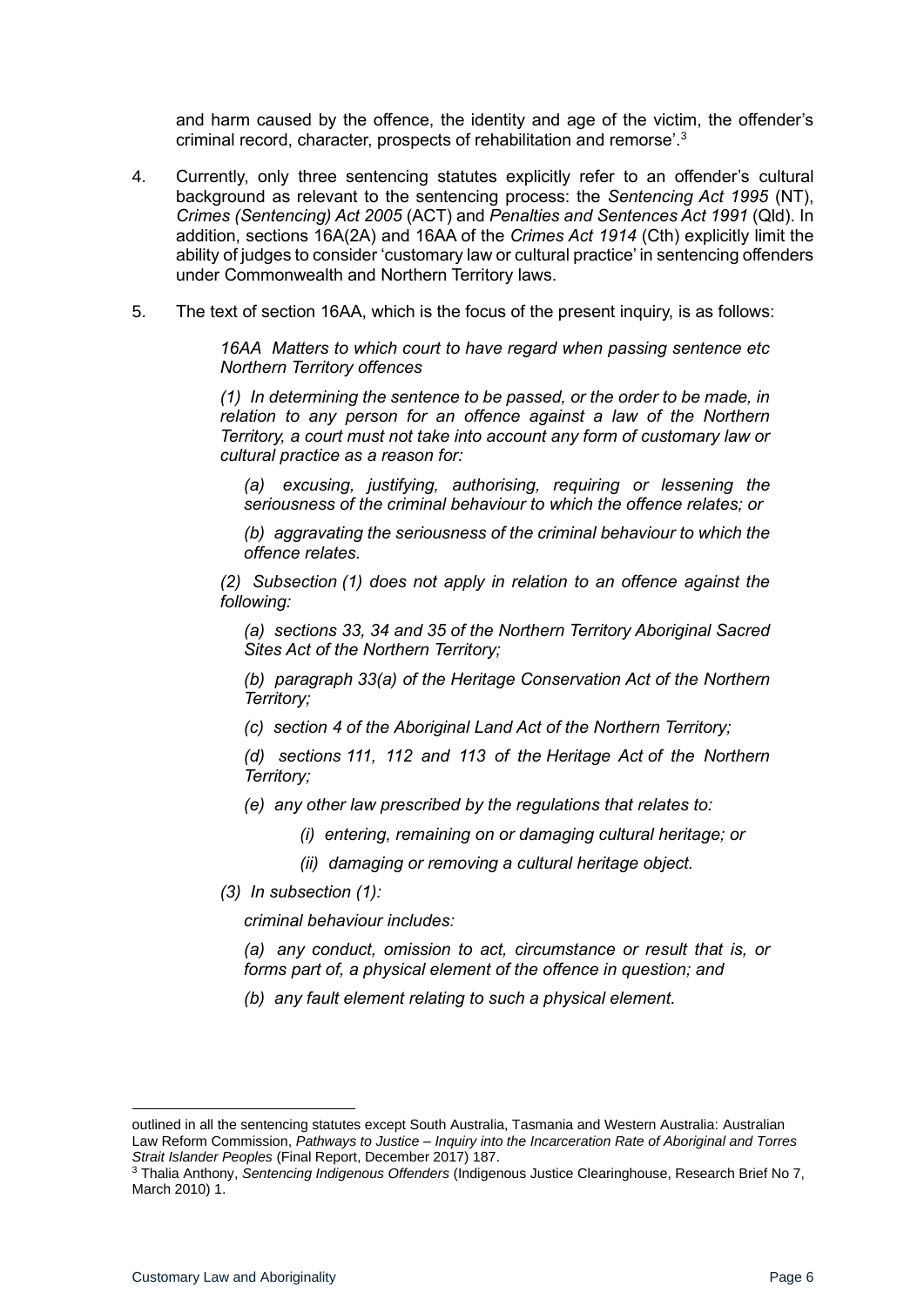- 6. Under the common law, the relevance of cultural background in sentencing has been considered in several distinct contexts, including:
	- the unique systemic and background factors affecting Aboriginal people;
	- the existence of customary law to explain the offending; and
	- the dispensation of punishment pursuant to customary law to explain the offending.<sup>4</sup>
- 7. In 2013, in the cases of *Bugmy v The Queen* (2013) 249 CLR 571 (**Bugmy**) and *Munda v Western Australia* (2013) 249 CLR 600 (**Munda**), the High Court held that the factors courts may have regard to when sentencing an offender include any background of disadvantage on the part of the offender.
- 8. As summarised by the ALRC in its *Pathways to Justice* report:

*Sentencing courts in all jurisdictions have the ability to take account of an offender's background of disadvantage, relying on submissions on the relevant issues being made or as provided in court-ordered pre-sentence reports. Courts can consider a range of subjective factors arising from the offender's history. This may include, for example, where the offender experienced deprivation, poverty, trauma or abuse and those factors that may affect a person's moral culpability (*Bugmy v The Queen *249 CLR 571). These can be taken into account irrespective of an offender's cultural or racial background.*<sup>5</sup>

9. It is important to note that the High Court in these cases did not sanction the consideration of a *systemic* background of disadvantage, but rather an *individual* background of disadvantage. Accordingly, the principles from Bugmy and Munda 'do not automatically apply to all cases involving an Aboriginal or Torres Strait Islander offender',<sup>6</sup> and Aboriginality *per se* is not a relevant consideration.

> *Sentencing courts are able to consider the relevance and impact of systemic and background factors affecting an Aboriginal or Torres Strait Islander offender when taking into account subjective characteristics at sentencing, but are not required to do so. The High Court determined that, in the absence of legislative authority, to take 'judicial notice' of the 'systemic background of deprivation of Aboriginal offenders' more generally would be 'antithetical to individualized justice'.*<sup>7</sup> …

> *[In Bugmy] [t]he High Court referred to Australian case law and principles that provide for consideration of disadvantage generally, which also applies within Aboriginal communities. Ultimately, however, it rejected the argument that 'courts ought to take judicial notice of the systemic*

[<http://www.nt.gov.au/ntsc/doc/sentencing\\_remarks/2005/08/gj\\_20050811.html>](http://www.nt.gov.au/ntsc/doc/sentencing_remarks/2005/08/gj_20050811.html); Thalia Anthony, *Sentencing Indigenous Offenders* (Indigenous Justice Clearinghouse, Research Brief No 7, March 2010) 2.

<sup>4</sup> See, eg, *Bugmy v The Queen* (2013) 249 CLR 571; *Munda v Western Australia* (2013) 249 CLR 600; Law Council of Australia, Submission to the Law Reform Commission of Western Australia, Aboriginal Customary Law, 29 May 2006, 19-20 citing Unreported, Supreme Court of Northern Territory, SC 20418849, Transcript of sentence by Chief Justice Brian Martin available at

<sup>5</sup> Australian Law Reform Commission, *Pathways to Justice – Inquiry into the Incarceration Rate of Aboriginal and Torres Strait Islander Peoples* (Final Report, December 2017) 189, [6.15].

<sup>6</sup> Ibid 186.

<sup>7</sup> Ibid 186, [6.3], citing *Munda v Western Australia* (2013) 249 CLR 600, [50] and *Bugmy v The Queen* (2013) 249 CLR 571, [41].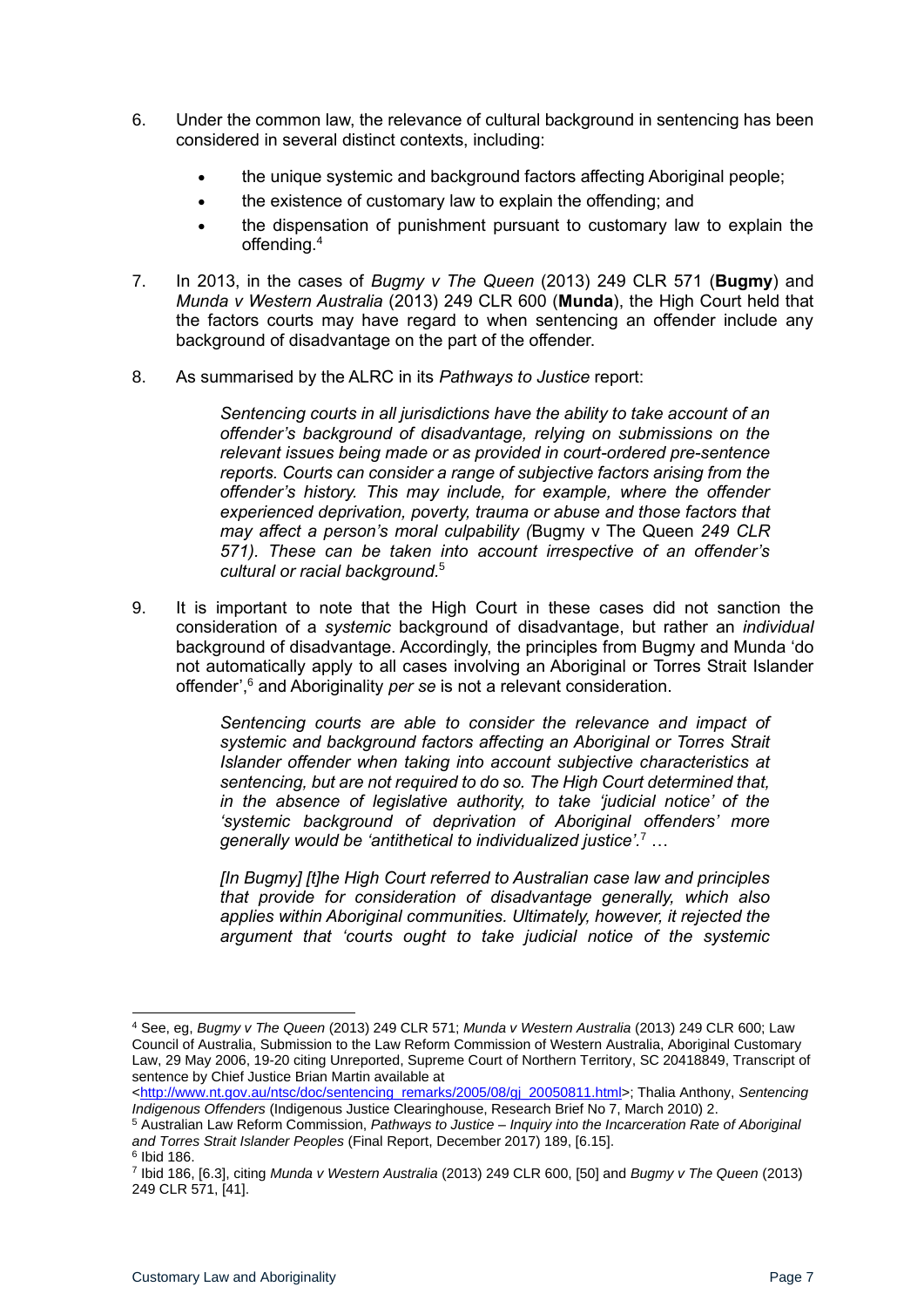background of deprivation of Aboriginal offenders', on the basis that it *would be 'antithetical to individualised justice'.*<sup>8</sup>

10. As Carloyn Holdom also explains in an article for the *Queensland University of Technology Law Review*: 9

> *Australian courts have been reluctant to accept that Aboriginality per se is a mitigating factor, with the High Court of Australia recently losing a rare and important opportunity [in Bugmy and Munda] to reconsider Aboriginal disadvantage and the intergenerational effects of colonisation in sentencing.*<sup>10</sup> …

> *While the majority of the High Court in Bugmy held that a background of social deprivation was a relevant factor to be taken into account in*  sentencing, they stated that, in accordance with Neal,[<sup>11</sup>] the 'weight to be *afforded to the effects of social deprivation in an offender's youth and background is in each case for individual assessment'*. <sup>12</sup>…

> *The majority stated that in sentencing an Aboriginal offender there is no warrant to apply a method of analysis different to that which is applied when sentencing a non-Aboriginal offender.*<sup>13</sup>…

> *The High Court rejected defence counsel's submission that judicial notice be taken of the systemic deprivation suffered by Aboriginal offenders, as doing so would, again, go against individual justice.*<sup>14</sup>

- 11. Moreover, both Bugmy and Munda require that there be evidence of a link between the offender's disadvantaged background and the offending behaviour. The Law Council and LSNT note that various groups are in the process of considering or implementing the development of guidance for legal practitioners and judicial officers on the application of what are now commonly referred to as 'the Bugmy Principles'. These include the Bugmy Bar Book, an online resource begun in New South Wales with the support of the Public Defenders (NSW); the Bugmy Evidence Library established by the Aboriginal Legal Service NSW/ACT in partnership with Norton Rose Fulbright; and the proposal for community written court reports from the Victorian Aboriginal Legal Service.
- 12. In Munda, the High Court also made the following *obiter dicta* reference to one particular aspect of customary law – traditional punishment. The High Court seemed

 $10$  Ibid  $51$ .

<sup>8</sup> Ibid 196, [6.42].

<sup>9</sup> Carolyn Holdom, 'Sentencing Aboriginal Offenders in Queensland: Toward Recognising Disadvantage and the Intergenerational Impacts of Colonisation During the Sentencing Process' (2015) 15(2) *Queensland University of Technology Law Review* 50.

<sup>11</sup> See *Neal v The Queen* (1982) 149 CLR 305. *Neal v The Queen* placed emphasis on the importance of individualised justice without taking into account the collective Aboriginal experience when sentencing an Aboriginal offender. The Court stated: 'The same principles are to be applied, of course, in every case, irrespective of the identity of a particular offender or his membership of an ethnic or other group … but in imposing sentences, courts are bound to take into account in accordance with those principles, all material facts, including those facts which exist only by reason of the offender's membership of an ethnic or other group … emotional stress, which accounts for criminal conduct, is always material to the consideration of an appropriate sentence.' See also *Rogers & Murray v The Queen* (1989) 44 A Crim R 301; *R v Fernando* (1992) 76 A Crim R 58.

<sup>12</sup> Carolyn Holdom, 'Sentencing Aboriginal Offenders in Queensland: Toward Recognising Disadvantage and the Intergenerational Impacts of Colonisation During the Sentencing Process' (2015) 15(2) *Queensland University of Technology Law Review* 50, 59.

 $13$  Ibid 60.

<sup>14</sup> Ibid 60, citing *Bugmy v The Queen* (2013) 302 ALR 192, 203.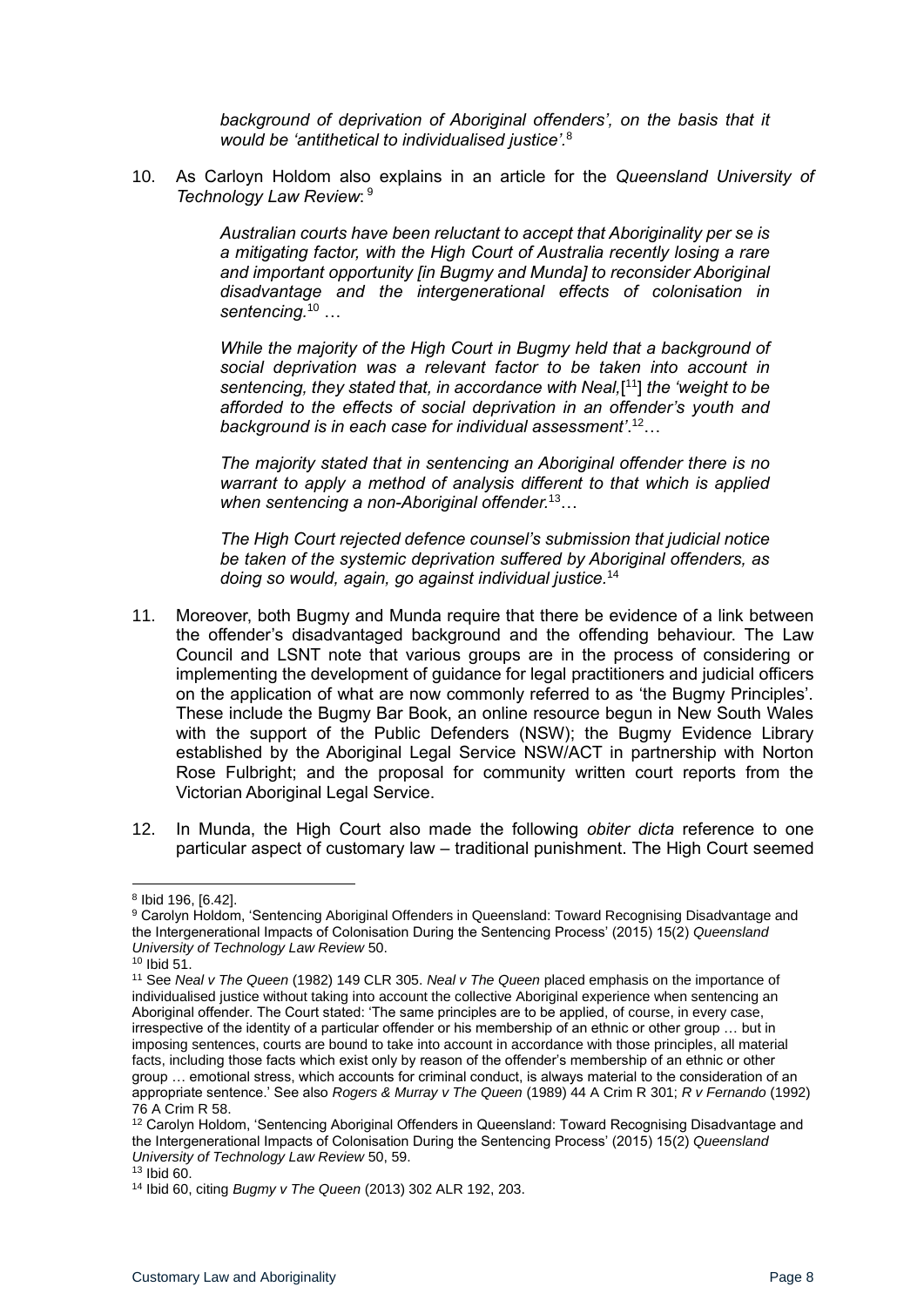to suggest there must be some limitation on how far recognition of customary law would go under the common law. It did not appear supportive of the idea of the consideration of customary law in sentencing extending to the consideration of traditional punishment (such as the concept of 'payback'):

*There is something to be said for the view that the circumstance that the appellant is willing to submit to traditional punishment, and is anxious that this should happen, is not a consideration material to the fixing of a proper sentence. Punishment for crime is meted out by the state: offenders do not have a choice as to the mode of their punishment.* …<sup>15</sup>

*In these circumstances [of the question not being in issue], this case does not afford an occasion to express a concluded view on the question whether the prospect of such punishment is a consideration relevant to the imposition of a proper sentence, given that the courts should not condone the commission of an offence or the pursuit of vendettas, which are an affront and a challenge to the due administration of justice. It is sufficient to say that the appellant did not suffer any injustice by reason of the circumstance that the prospect of payback was given only limited weight in his favour by the courts below.*<sup>16</sup>

13. While the court appeared hostile in this case, some members of the Law Council's expert committees have suggested that the common law on extra-curial punishment may permit punishment inflicted outside of the courtroom to be taken into account in some circumstances. Other members, while recognising the issue of an offender being subject to 'additional' punishment, maintained the difficulty in a sentencing court condoning an act of tribal punishment that is, subject to consent and the extent of the iniury, an assault.

## <span id="page-8-0"></span>**Issues Under Consideration of the Inquiry**

### <span id="page-8-1"></span>**Whether section 16AA of the** *Crimes Act 1914* **(Cth) should be repealed**

14. As documented below, the Law Council has never supported section 16AA of the *Crimes Act 1914* (Cth), or the provisions that preceded its enactment. It continues to recommend the repeal of section 16AA (as well as section 16A(2A), which is the twin provision relating to Commonwealth offences). The LSNT has previously conducted limited advocacy on section 16AA, recommending its repeal in 2008 and 2012.

#### <span id="page-8-2"></span>**Law Council and LSNT Past Positions**

#### *2006 - Law Reform Commission of Western Australia's Inquiry*

- 15. As early as 1986, the ALRC's *The Recognition of Aboriginal Customary Laws* report recommended that 'Aboriginal customary laws should be recognised, in appropriate ways, by the Australian legal system'.<sup>17</sup>
- 16. Twenty years later, in 2006, the Law Reform Commission of Western Australia (**LRCWA**) conducted an inquiry into the interaction of Western Australian law with

<sup>15</sup> *Munda v WA* [2013] HCA 38, [61].

<sup>16</sup> Ibid [63].

<sup>17</sup> Australian Law Reform Commission, *The Recognition of Aboriginal Customary Laws* (ALRC Report No 31,

<sup>11</sup> June 1986) [<https://www.alrc.gov.au/publication/recognition-of-aboriginal-customary-laws-alrc-report-31/>](https://www.alrc.gov.au/publication/recognition-of-aboriginal-customary-laws-alrc-report-31/).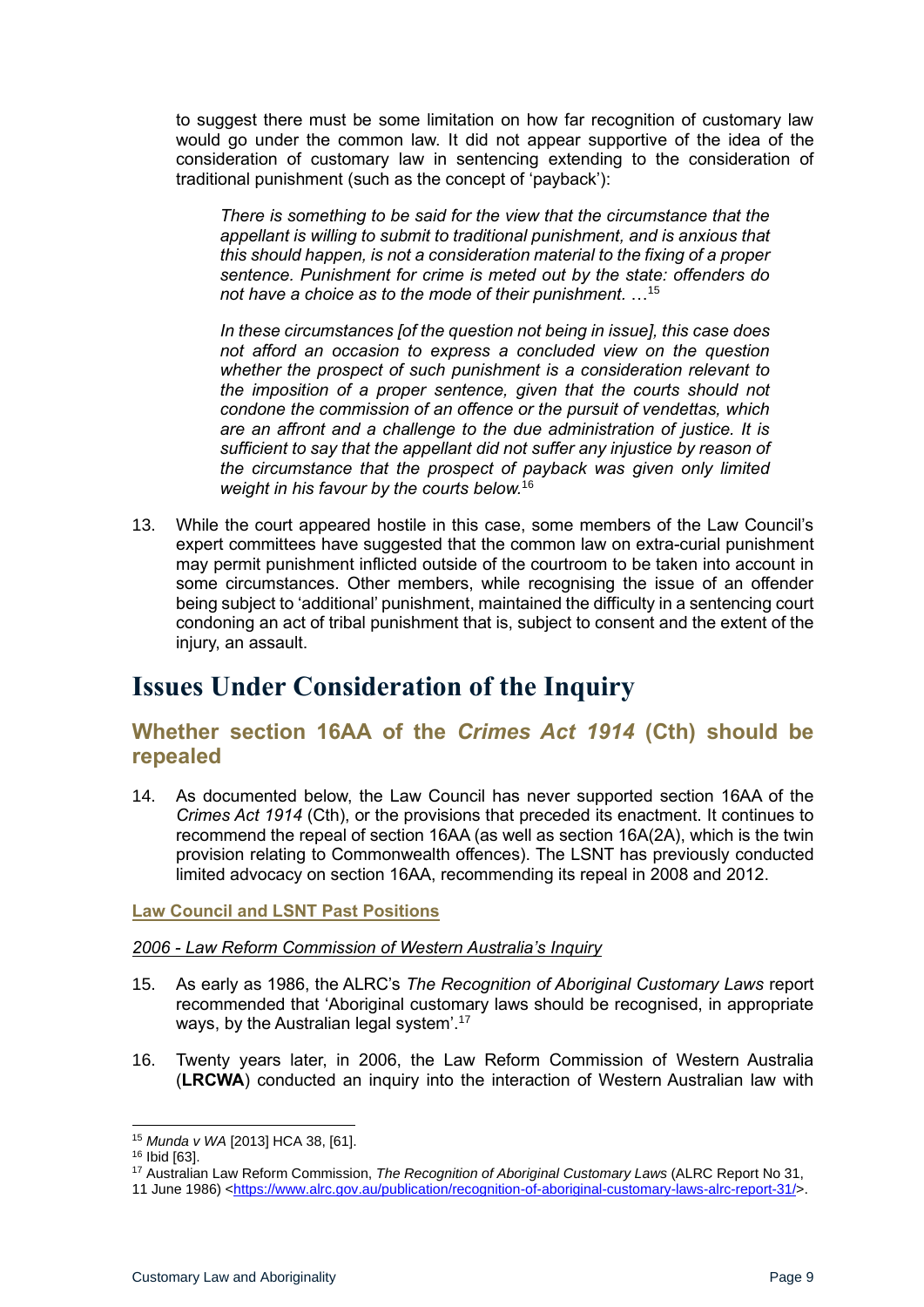Aboriginal law and culture.<sup>18</sup> The Law Council made a submission to the LRCWA, which contained the following views:<sup>19</sup>

- The Law Council believes the existence of customary law has long since been established and supports its full recognition in all jurisdictions.
- The Law Council does not believe customary law is, or can be, used to support violent or abusive practices, particularly domestic violence and offences against women and children.

The following excerpt from the same submission provided important context around this statement:

*As a statement of principle, customary law should continue to be recognised as a factor in sentencing of offenders without interference from the legislature. However, customary law has never been accepted as a defence or justification for abusive or violent behaviour.*

*Detractors often point to practices such as promised marriages and community sanctioned violence to justify legislative intervention to restrict the matters a court may consider. A recent example was in the much publicised 2005 case, The Queen v GJ, in the Northern Territory, referred to by the media as 'the promised bride case' (though it is acknowledged the practice referred to is common within some Indigenous communities). The defendant, an elder in the Yarrapingu community of the Northern Territory, was charged and convicted of having intercourse with a minor after sexually assaulting a 14 year old girl who had been promised to him as his bride under the customary laws of his community. In sentencing the man to a 2 year jail term, with 23 months of that term suspended on the condition that the man did not re-offend for the period of the sentence, Chief Justice Martin took into account that the man spoke little English and was unaware that what he did was in breach of the law. …* 

*Following the initial sentence, State and Federal Ministers condemned the sentence and called for the law to be changed, to rule out consideration of customary law in sentencing of Indigenous offenders … The Law Council submits that this is an ill-informed and simplistic approach to a highly complex issue. It is common ground among Indigenous communities that violence against women and children is not, and never has been, a part of Aboriginal culture or customary law.* 

*… the customary context in which a crime was carried out has been taken into account by courts for many years, along with all other factors affecting the disposition of the accused. In The Queen v GJ, it was also taken into account that the child was upset and distressed, that the court has a duty to protect vulnerable members of the community, including women and children, that the penalty imposed should act as a deterrent and reflect the seriousness of the offence, that the offenders behaviour was regarded as a very serious crime in the eyes of the wider community, that the law of the Northern Territory must prevail and that this was the defendant's first offence, he had pleaded guilty, thereby saving the child from giving* 

<sup>18</sup> See Law Reform Commission of Western Australia, *Aboriginal Customary Laws: The Interaction of Western Australian Law with Aboriginal Law and Culture* (Final Report, Project 94, September 2006) [<https://www.lrc.justice.wa.gov.au/\\_files/P94\\_FR.pdf>](https://www.lrc.justice.wa.gov.au/_files/P94_FR.pdf).

<sup>19</sup> Law Council of Australia, Submission to the Law Reform Commission of Western Australia, *Aboriginal Customary Law*, 29 May 2006.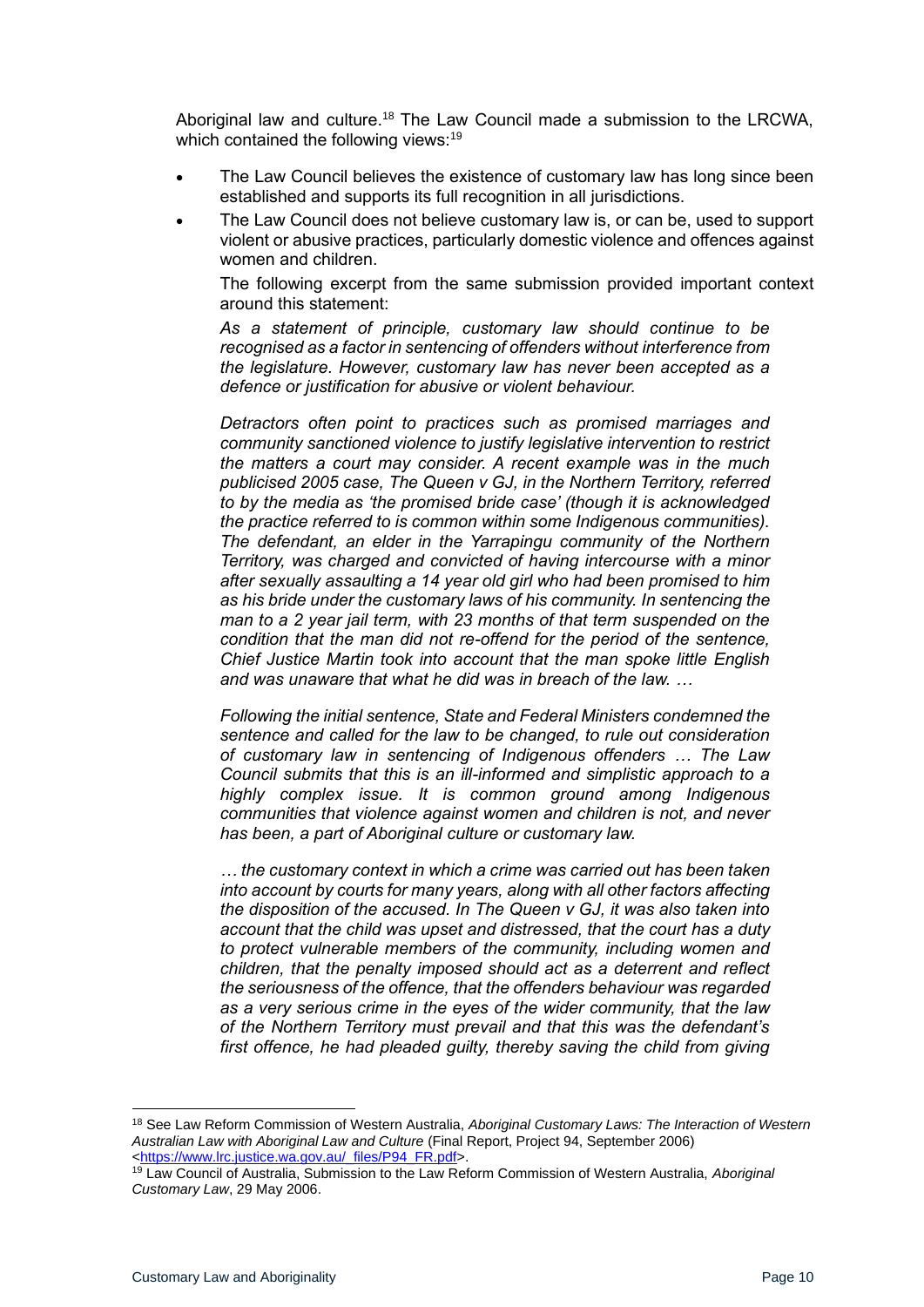*evidence, he was a respected elder in his community, was not a sexual predator and was considered unlikely to re-offend.*

*The Law Council submits that removal of the power of courts to consider all factors relevant to the state of mind of an accused in criminal matters would be inimical to the principles upon which the law in Australia is based. The disposition and circumstances of the accused will always be relevant to the commission of a crime, whether it is murder, assault or trespass.*<sup>20</sup>

- The Law Council supports the continued recognition of customary law issues by the courts and strongly recommends that the legislature not intervene to prevent consideration by the court of any matter relevant to the circumstances of an accused, Indigenous or otherwise.
- The Law Council does not support a 'customary law defence' to any offence under the criminal laws of this country, except in the context of trespass. However, the Law Council supports measures requiring the court to consider the circumstances of the accused during the proceedings, when sentencing and when considering bail.
- The Law Council supports proposals to recognise community justice mechanisms and proposals aimed at reducing rates of Indigenous incarceration and recidivism.
- The Law Council supports substantially increased investment toward culturally appropriate programs to educate Indigenous communities about the laws which apply to them, and toward cultural awareness training for all government officers, court officials and service providers dealing with Indigenous people.
- The Law Council raises concerns with respect to any legislative measures to sanction traditional punishment or 'payback' and highlights the need for adequate safeguards before such a move is considered.
- The Law Council supports the right of self-determination for Indigenous communities and believes that provision of infrastructure and services necessary to support community governance is critical to dealing with the problems faced by many Indigenous communities.

#### *2006 - Crimes Amendment (Bail and Sentencing) Act 2006 (Cth) - Subsection 16A(2A)*

- 17. Later in 2006, the Law Council also made submissions to the Council of Australian Governments (COAG)<sup>21</sup> and to the Senate Legal and Constitutional Committee<sup>22</sup> in opposition to the passage of the Crimes Amendment (Bail and Sentencing) Bill 2006 (Cth).
- 18. This Bill sought to amend the *Crimes Act 1914* (Cth) to insert, among other provisions, subsection 16A(2A), which prohibits courts, when sentencing in relation to federal offences, from having regard to customary law or cultural practice for the purpose of assessing the seriousness of criminal behaviour.

<sup>&</sup>lt;sup>20</sup> Law Council of Australia, Submission to the Law Reform Commission of Western Australia, Aboriginal Customary Law, 29 May 2006, 19-20 citing Unreported, Supreme Court of Northern Territory, SC 20418849, Transcript of sentence by Chief Justice Brian Martin available at

[<sup>&</sup>lt;http://www.nt.gov.au/ntsc/doc/sentencing\\_remarks/2005/08/gj\\_20050811.html>](http://www.nt.gov.au/ntsc/doc/sentencing_remarks/2005/08/gj_20050811.html).

<sup>21</sup> Law Council of Australia, Submission to the Council of Australian Governments, *Recognition of Cultural Factors in Sentencing*, 10 July 2006.

<sup>&</sup>lt;sup>22</sup> Letter from the Secretary-General of the Law Council of Australia, Peter Webb, to the Acting Secretary of the Senate Standing Committee on Legal and Constitutional Affairs, Julie Dennett, *Crimes Amendments (Bail and Sentencing) Bill 2006*, 26 September 2006.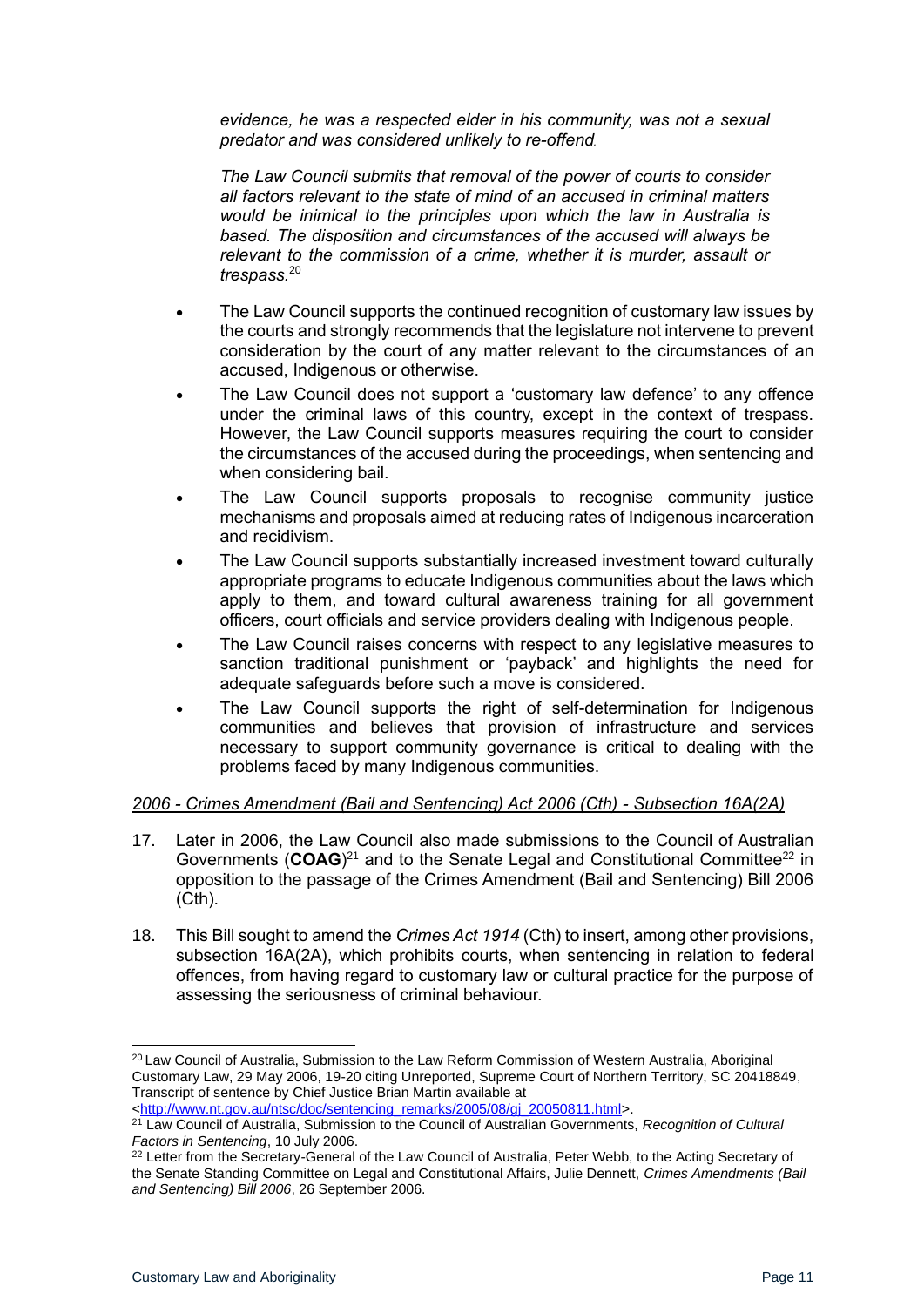- 19. At the time, the Law Council provided the following rationale for its strong opposition to subsection 16A(2A):
	- preventing consideration of the cultural background of an offender would result in discrimination against those persons whose customs and beliefs differ from the majority of Australians;<sup>23</sup>
	- for example, preventing courts from drawing any distinction between an Anglo-Australian person raised and educated in Canberra, and a person with limited English or formal education, who has lived their entire life in a remote Aboriginal community according to their traditional laws and customs, risks perpetuating disadvantage under our legal system; $^{24}$
	- courts have generally been 'getting it right' with respect to the balancing of different concerns in bail and sentencing and the Law Council considers that judicial discretion should be preserved;<sup>25</sup> and
	- provisions like this place an unreasonable fetter on the ability of a court to reach appropriate sentencing decisions based on all of the material before the court:<sup>26</sup>
	- restricting consideration of cultural practices or customary law in sentencing, if adopted nationally, has the potential to neutralise recent constructs, including Aboriginal courts that have been established and tested with outstanding success in a number of jurisdictions. Such provisions may also threaten the role of community justice groups and the contributions made by communities to the sentencing process;<sup>27</sup> and
	- the provision runs contrary to the recommendations made by the Royal Commission into Aboriginal Deaths in Custody in 1991 and the ALRC's Same Crime, Same Time: Sentencing of Federal Offenders report.<sup>28</sup>
- 20. However, the Law Council was unsuccessful in its advocacy.<sup>29</sup> The *Crimes Amendment (Bail and Sentencing) Act 2006* (Cth) (**CABS Act**) came into force, and subsection 16A(2A) remains in the *Crimes Act 1914* (Cth) today.

#### *2007 - Northern Territory National Emergency Response Act 2007 (Cth) - Section 91 (precursor to subsection 16AA(1))*

21. The following year, with the advent of the Commonwealth Government's Intervention in the Northern Territory, a similar prohibition was imposed on Northern Territory courts through the *Northern Territory National Emergency Response Act 2007* (Cth) (**NTNER Act**).

<sup>29</sup> See also Council of Australian Governments, *Communique*, 14 July 2006, 12 [<http://ncp.ncc.gov.au/docs/Council%20of%20Australian%20Governments%20Meeting%20-](http://ncp.ncc.gov.au/docs/Council%20of%20Australian%20Governments%20Meeting%20-%2014%20July%202006.pdf)

[%2014%20July%202006.pdf>](http://ncp.ncc.gov.au/docs/Council%20of%20Australian%20Governments%20Meeting%20-%2014%20July%202006.pdf): 'COAG agreed that no customary law or cultural practice excuses, justifies, authorises, requires, or lessens the seriousness of violence or sexual abuse. All jurisdictions agree that their laws will reflect this, if necessary by future amendment.' See also See Commonwealth of Australia, Senate Standing Committee on Legal and Constitutional Affairs, *Crimes Amendment (Bail and Sentencing) Bill 2006* (Report, 16 October 2006)

[<https://www.aph.gov.au/parliamentary\\_business/committees/senate/legal\\_and\\_constitutional\\_affairs/complet](https://www.aph.gov.au/parliamentary_business/committees/senate/legal_and_constitutional_affairs/completed_inquiries/2004-07/crimes_bail_sentencing/report/index) [ed\\_inquiries/2004-07/crimes\\_bail\\_sentencing/report/index>](https://www.aph.gov.au/parliamentary_business/committees/senate/legal_and_constitutional_affairs/completed_inquiries/2004-07/crimes_bail_sentencing/report/index).

<sup>23</sup> Ibid 4.

 $24$  Ibid.

<sup>25</sup> Ibid 5.

 $26$  Ibid 6. <sup>27</sup> Ibid.

<sup>28</sup> Ibid 8.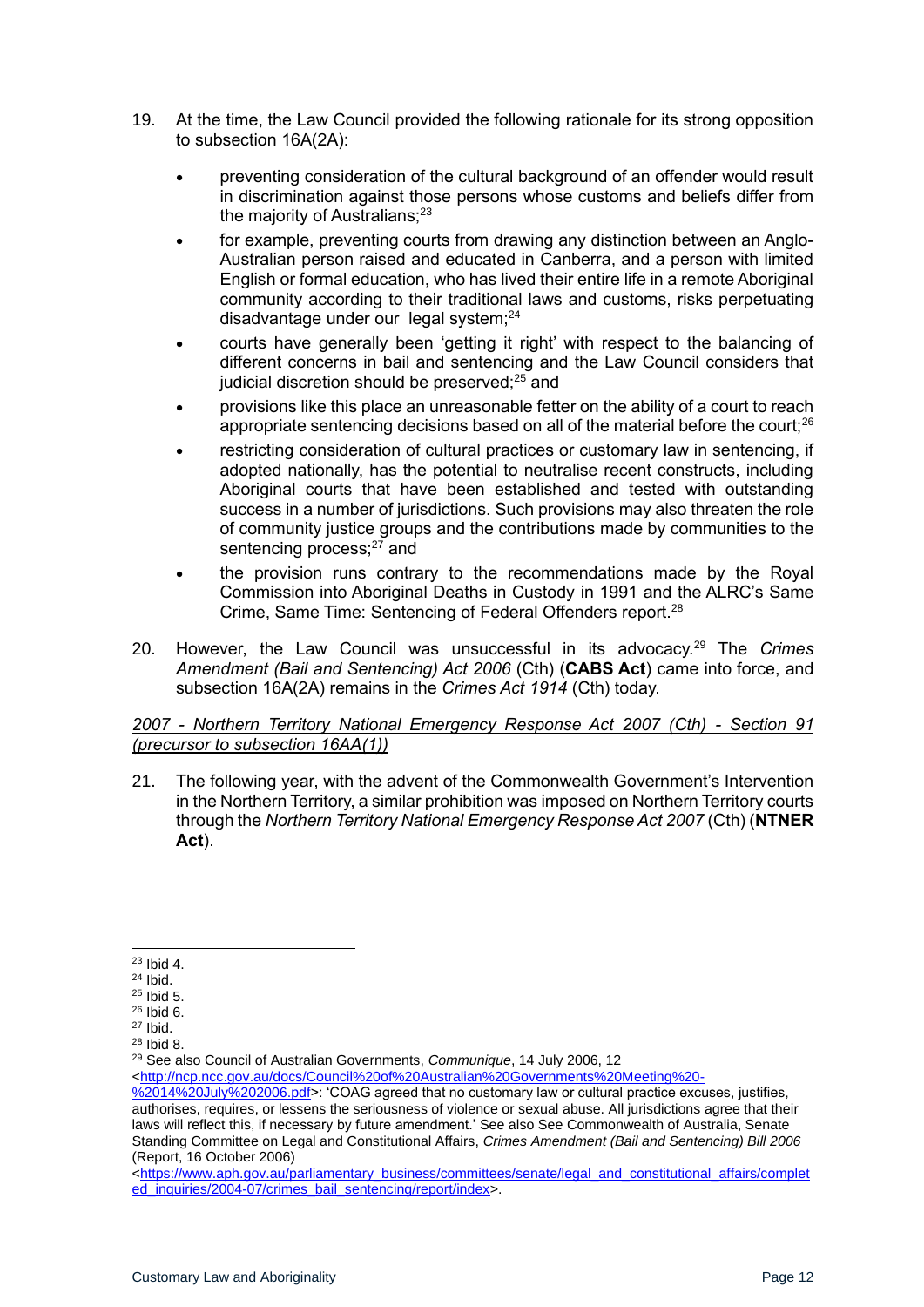22. Section 91 in Part 6 of the NTNER Act prohibited courts, when sentencing in relation to Northern Territory offences, from having regard to customary law or cultural practice for the purpose of assessing the seriousness of criminal behaviour.

#### *2008-2011 - Law Council Advocacy for Repeal of Legislative Framework*

- 23. In 2008, the Law Council wrote to the Attorney-General's Department upon its announcement of a review of this legislative framework. $30$  The Law Council submitted 'that the relevant provisions [of the CABS Act and NTNER Act] should be repealed, in their entirety, as soon as possible', stating that the restriction of the Court's discretion to consider relevant matters in bail and sentencing was 'neither necessary nor reasonable' as a response to the Intergovernmental Summit on Violence and Child Abuse in Indigenous Communities and had 'virtually no impact on the protection of Aboriginal and Torres Strait Islander women and children<sup>'31</sup> This position was endorsed by the LSNT in its own submission to the Commonwealth Attorney-General's Department.<sup>32</sup>
- 24. However, in 2010, the Attorney-General ultimately decided that 'the provisions should be monitored for a further 12 months before a decision is made on whether reform is required'.<sup>33</sup>
- 25. Once this period had lapsed, the Law Council wrote to the Attorney-General, questioning the Government's lack of action and again recommending that the provisions be repealed.<sup>34</sup> It stated that 'restrictions on judicial discretion through the CABS Act and Part 6 of the NTNER Act are inimical to the objectives and principles underlying the National Indigenous Law and Justice Framework and the findings and recommendations of the Royal Commission into Aboriginal Deaths in Custody'.<sup>35</sup>

#### *2012 - Stronger Futures in the Northern Territory (Consequential and Transitional Provisions) Act 2012 (Cth) - Section 16AA*

- 26. In 2012, both the Law Council and LSNT made submissions to the Senate Community Affairs Legislation Committee regarding a package of legislation, which included the Stronger Futures in the Northern Territory (Consequential and Transitional Provisions) Bill 2011.<sup>36</sup>
- 27. Schedule 1 of this Bill repealed the NTNER Act, but Schedule 4 amended the *Crimes Act 1914* (Cth) to introduce new section 16AA into the *Crimes Act 1914* (Cth) (see Appendix 1 below). Subsection 16AA(1) effectively reproduced word for word the prohibition under section 91 of the NTNER Act.
- 28. The Bill extended the prohibition on courts in relation to federal offences under section 16A of the *Crimes Act 1914* (Cth) to Northern Territory offences under section 16AA of the *Crimes Act 1914* (Cth). The Law Council opposed this action, instead

<sup>&</sup>lt;sup>30</sup> Letter from the President of the Law Council, W Ross Ray QC, to the Assistant Secretary of the Criminal Law Branch of the Attorney-General's Department, Karl Alderson, *Review of Customary Law Amendments to Bail and Sentencing Legislation*, 14 November 2008.

<sup>31</sup> Ibid 2.

<sup>&</sup>lt;sup>32</sup> Advice received from the Law Society Northern Territory.

<sup>33</sup> See letter from the President of the Law Council, Alexander Ward, to the Commonwealth Attorney-General, the Hon Robert McClelland MP, *Customary Law and Cultural Background*, 29 September 2011.

<sup>34</sup> Ibid.

<sup>35</sup> Ibid 3.

<sup>&</sup>lt;sup>36</sup> Letter from the Acting Secretary-General of the Law Council, Margery Nicoll, to the Committee Secretary of the Senate Community Affairs Legislation Committee, *Stronger Futures in the Northern Territory Bill 2011 and Related Legislation*, 3 February 2012.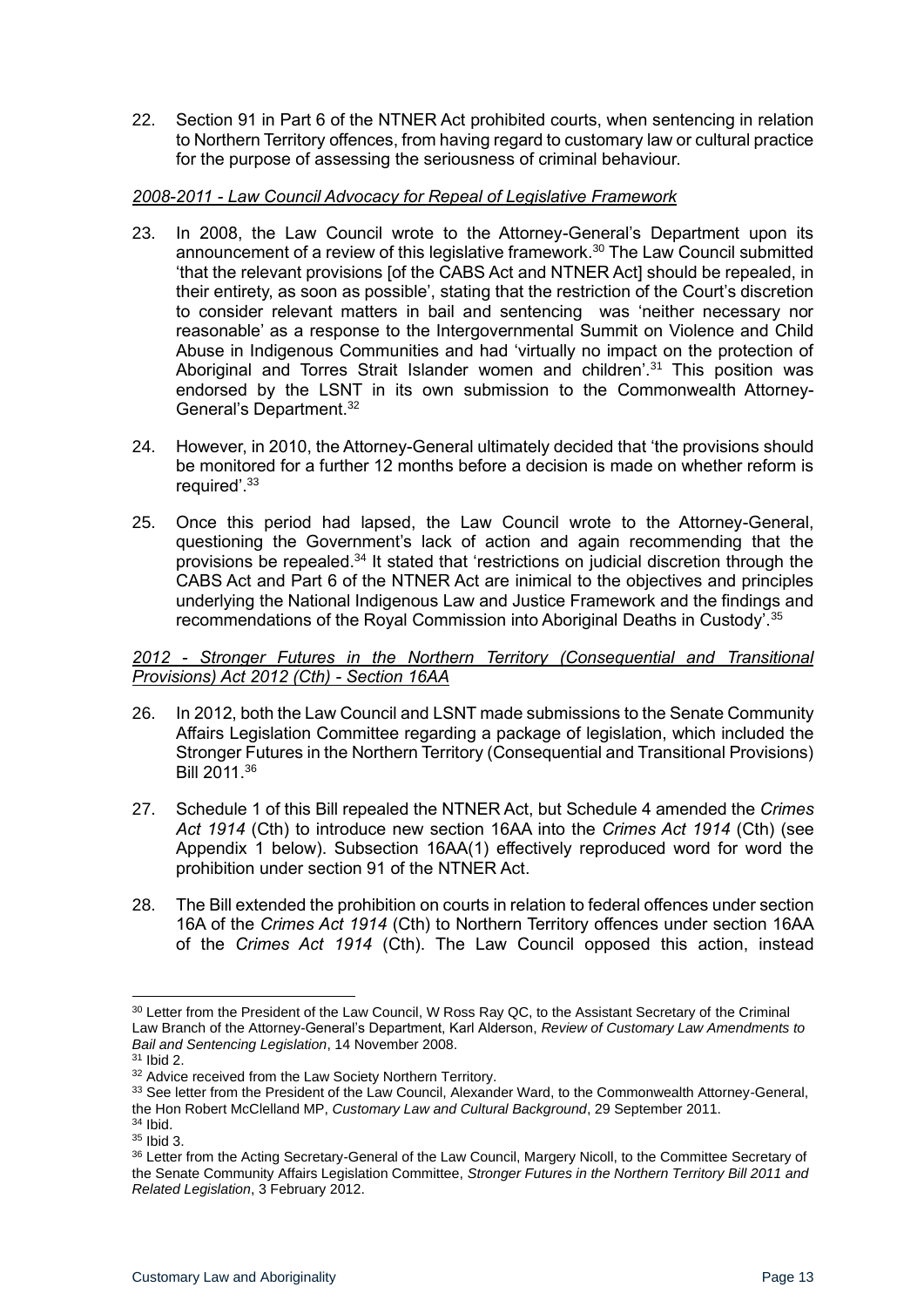recommending that the Bill repeal both the CABS Act and the NTNER Act, but the Bill passed.<sup>37</sup>

- 29. The LSNT welcomed repeal of the NTNER Act and the reinstatement of the *Racial Discrimination Act 1975* (Cth).
- 30. The *Stronger Futures in the Northern Territory (Consequential and Transitional Provisions) Act 2012* (Cth) (**CTP Act**) entered into force and section 16AA remains in the *Crimes Act 1914* (Cth) today.

#### <span id="page-13-0"></span>**Further Concerns**

#### *Section 16AA impedes judicial discretion*

- 31. In the opinion of the Law Council and LSNT, it is inappropriate to restrict judicial discretion in sentencing.<sup>38</sup> Judges must always retain discretion to ensure sentences are appropriate to the facts of a case. It is widely recognised that, '[i]n the context of sentencing, discretion is fundamental to ensuring that a sentence is individualised and proportionate; in other words, that the "punishment fits the crime".'39 Judges are wellpracticed in weighing different factors, including multiple and conflicting sentencing considerations, and in the rare instances where mistakes are alleged then their decisions can be appealed.
- 32. In exercising discretion, judges do not have unchecked power. Rather, their choices are constrained by legal limits and structures, including: precedent; sentencing guidelines, purposes and principles under both legislation and case law; the requirement to explain their reasoning; and the principles for review of discretionary decisions by appellate courts, with 'appealable errors' including 'allowing extraneous or irrelevant matters to guide the discretion'.<sup>40</sup>

#### *Section 16AA is an inappropriate legacy from the Northern Territory Intervention*

- 33. The Law Council and LSNT also question the appropriateness of the Commonwealth Government continuing to legislate in this respect in the Northern Territory, given the criticism of the Northern Territory Intervention but also the comparative position of other states and territories.
- 34. While all federal, state and territory governments came to an agreement at the Council of Australian Governments (**COAG**) meeting on 14 July 2006 that their laws would reflect their opinions that 'no customary law or cultural practice excuses, justifies, authorises, requires or lessens the seriousness of violence or sexual abuse', only the Northern Territory has been held to this promise.<sup>41</sup> As far as the Law Council and

[%20Parliament%20should%20not%20interfere%20with%20judicial%20discretion.pdf>](https://www.lawcouncil.asn.au/publicassets/a6a60f9c-16ce-e911-9400-005056be13b5/1953%20--%20Parliament%20should%20not%20interfere%20with%20judicial%20discretion.pdf).

- <sup>39</sup> Jonathan Dobinson, 'Structuring Judicial Discretion in Australia' (2005) 86 *Australian Law Reform Commission Reform Journal* 49 [<http://www5.austlii.edu.au/au/journals/ALRCRefJl/2005/12.html>](http://www5.austlii.edu.au/au/journals/ALRCRefJl/2005/12.html).
- 40 See, eg, Wendy Lacey, 'Judicial Discretion and Human Rights: Expanding the Role of International Law in the Domestic Sphere' [2004] 5 *Melbourne Journal of International Law*

<sup>41</sup> See Council of Australian Governments, *Communique*, 14 July 2006, 12

[<http://ncp.ncc.gov.au/docs/Council%20of%20Australian%20Governments%20Meeting%20-](http://ncp.ncc.gov.au/docs/Council%20of%20Australian%20Governments%20Meeting%20-%2014%20July%202006.pdf)

[%2014%20July%202006.pdf>](http://ncp.ncc.gov.au/docs/Council%20of%20Australian%20Governments%20Meeting%20-%2014%20July%202006.pdf): 'COAG agreed that no customary law or cultural practice excuses, justifies, authorises, requires, or lessens the seriousness of violence or sexual abuse. All jurisdictions agree that their laws will reflect this, if necessary by future amendment.'

<sup>37</sup> Ibid 5.

<sup>38</sup> See, eg, Law Council of Australia, 'Parliament Should Not Interfere with Judicial Discretion' (Media Release, 3 September 2019) [<https://www.lawcouncil.asn.au/publicassets/a6a60f9c-16ce-e911-9400-](https://www.lawcouncil.asn.au/publicassets/a6a60f9c-16ce-e911-9400-005056be13b5/1953%20--%20Parliament%20should%20not%20interfere%20with%20judicial%20discretion.pdf) [005056be13b5/1953%20--](https://www.lawcouncil.asn.au/publicassets/a6a60f9c-16ce-e911-9400-005056be13b5/1953%20--%20Parliament%20should%20not%20interfere%20with%20judicial%20discretion.pdf)

<sup>&</sup>lt;https://law.unimelb.edu.au/ data/assets/pdf file/0008/1680425/Lacey.pdf> citing *House v The King* (1936) 55 CLR 499.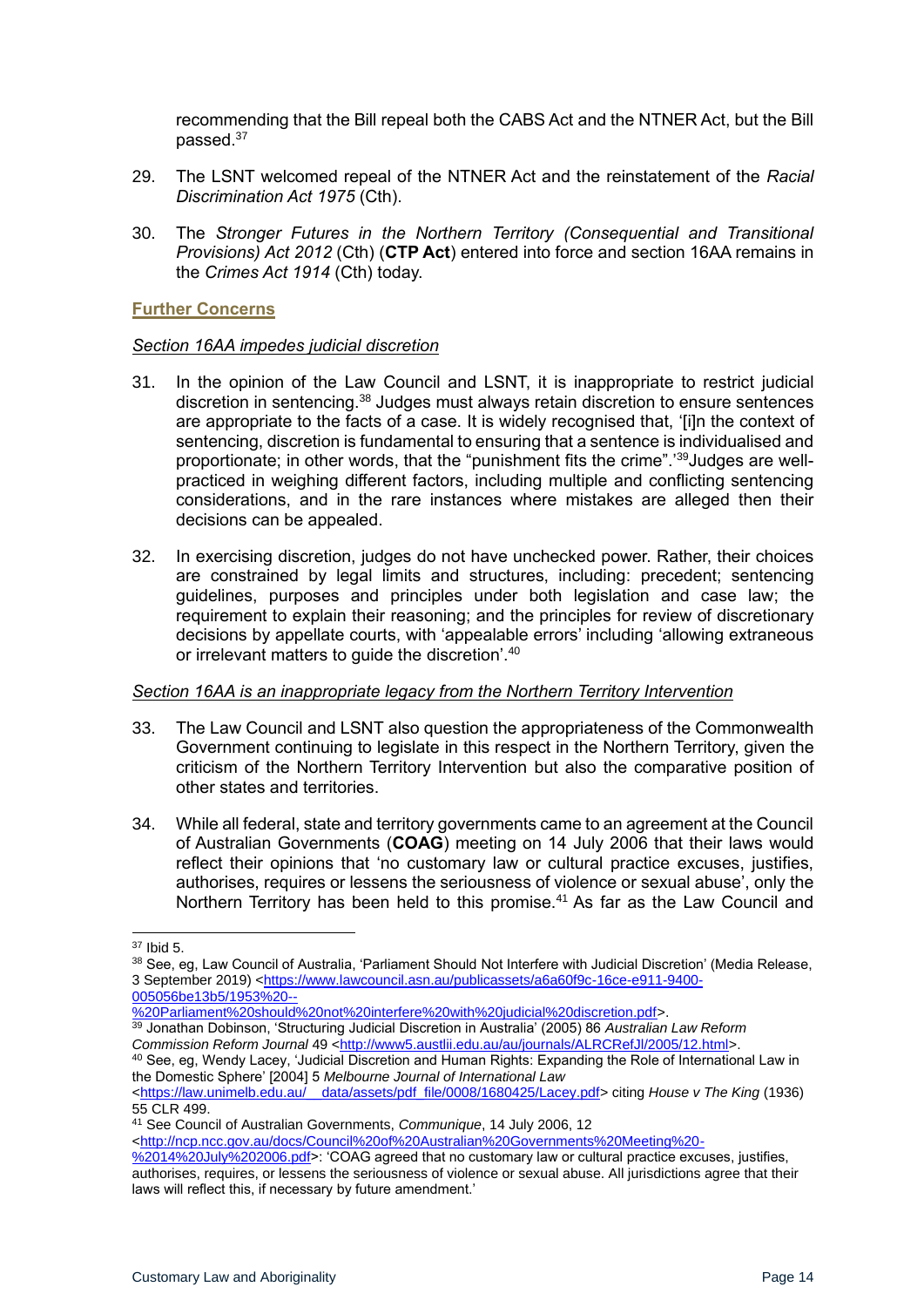LSNT know, no other state or territory has received substantial political pressure on this issue from the Commonwealth.

- 35. From a purely legal standpoint, the Commonwealth Government does have the power under section 122 of the Constitution to make laws directly regulating Northern Territory matters. However, from a normative standpoint, this continuing intervention via the addition of section 16AA in the *Crimes Act 1914* (Cth) appears unreasonably paternalistic. This is particularly the case because the Australian Capital Territory, which is in the same legal position as the Northern Territory, $42$  has been free to develop its own legislation and, as noted above, recognises an offender's cultural background as relevant to the sentencing process.
- 36. The Law Council and LSNT further note that, in the explanatory memorandum to the Northern Territory National Emergency Response Bill 2007 (Cth), the Minister intimated that section 91 – the precursor to section 16AA – was supposed to be a temporary measure:

*Northern Territory legislation lists the factors a court shall have regard to in sentencing an offender. This list refers generally to any aggravating or mitigating factor concerning the offender and the extent to which the offender is to blame for the offence, but does not specifically refer to customary law or cultural practice.*

*The Government wishes to ensure that the decisions of COAG, as implemented by the Bail and Sentencing Act, apply in relation to bail and sentencing discretion for Northern Territory offences.*

*Section 122 of the Constitution provides the Commonwealth with a very broad power to make laws directly regulating Territory matters, including in relation to bail and sentencing. The Commonwealth provisions in Part 6 will prevail over any inconsistent Territory laws. It is the Government's intention that, if the Northern Territory enacts sufficiently complementary provisions, the amendments made by Part 6 would be repealed. …*

*Clause 91 expressly prohibits a court from taking into account customary law or cultural practice as an excuse or justification for criminal behaviour when sentencing a person for having committed a Northern Territory offence, thus preventing a court from reducing the sentence imposed on an offender on the basis of customary law or cultural practice. This clause also precludes a court taking into account customary law or cultural practice as a reason for aggravating the seriousness of criminal behaviour, thus preventing a court from increasing the sentence imposed on an offender on the basis of customary law or cultural practice.*<sup>43</sup>

#### *Section 16AA ignores the principle of substantive equality*

37. In the opinion of the Law Council and LSNT, the issue is one of substantive equality versus formal equality. The ALRC has summarised the difference as follows:

> *Formal equality suggests that all people should be treated the same regardless of their differences. Substantive equality is 'premised on the basis that rights, entitlements, opportunities and access are not equally distributed throughout society and that a one size fits all approach will not*

<sup>42</sup> *Australian Constitution* s 122: 'The Parliament may make laws for the government of any territory …'.

<sup>43</sup> Explanatory Memorandum, Northern Territory National Emergency Response Bill 2007, 52-53

[<sup>&</sup>lt;http://www8.austlii.edu.au/cgi-bin/viewdoc/au/legis/cth/bill\\_em/ntnerb2007541/memo\\_0.html>](http://www8.austlii.edu.au/cgi-bin/viewdoc/au/legis/cth/bill_em/ntnerb2007541/memo_0.html).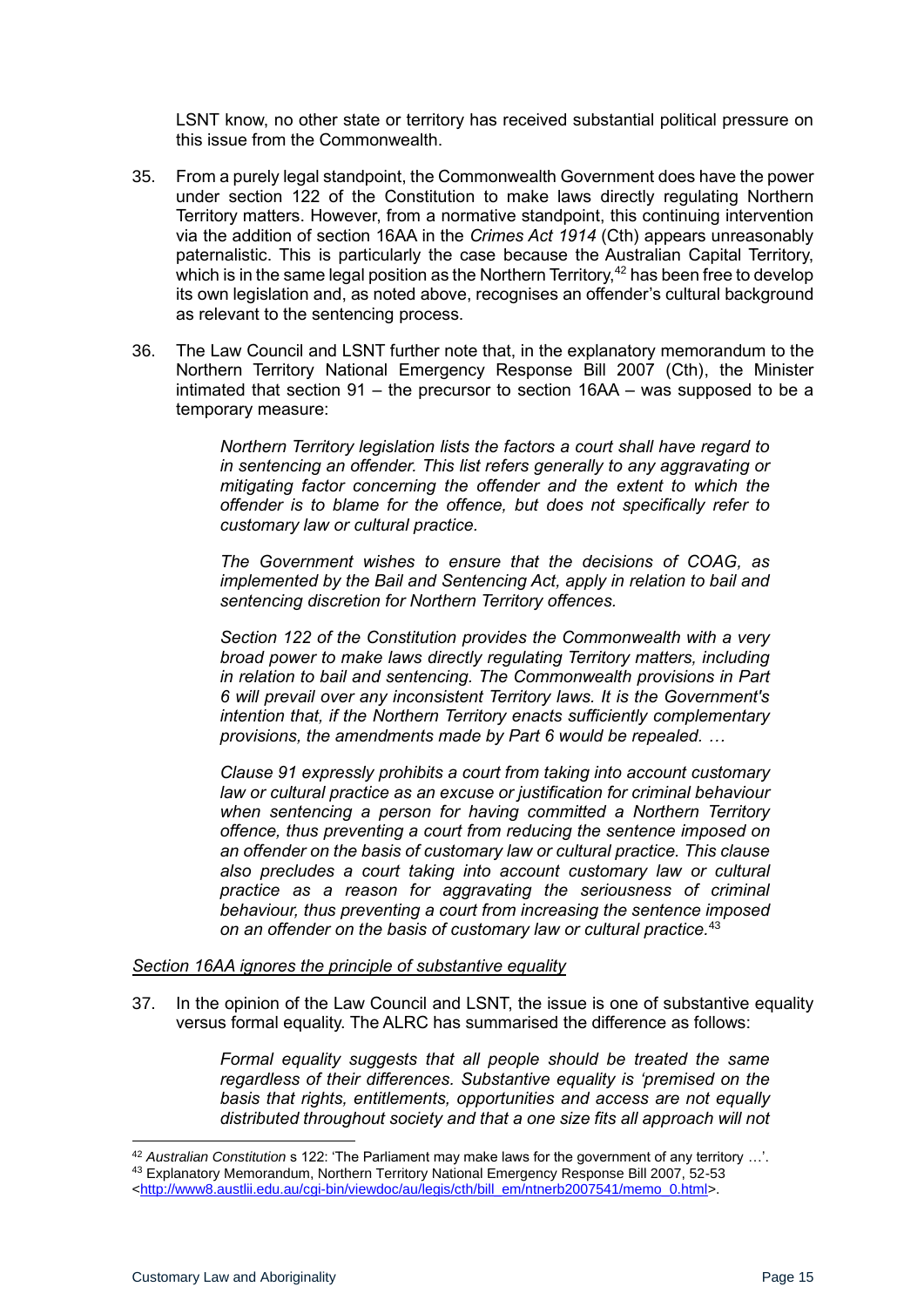*achieve equality'.<sup>44</sup> The ALRC does not propose a 'parallel system' of justice for Aboriginal and Torres Strait Islander people, as warned against by the Institute of Public Affairs.<sup>45</sup> However, it recognises, as Brennan J observed in Gerhardy v Brown, that formal equality may be 'an engine of oppression destructive of human dignity if the law entrenches inequalities "in the political, economic, social, cultural or any other field of public life"'.<sup>46</sup> Achieving substantive and not formal equality before the law includes, for example, the consideration upon sentencing of the unique and systemic factors affecting Aboriginal and Torres Strait Islander offenders. It also includes not only consistency in the provision of sentence options and diversion and support programs across the country, but also ensuring that these are culturally appropriate.*<sup>47</sup>

38. Some scholars have questioned whether section 16AA is consistent with section 10 of the *Racial Discrimination Act 1975* (Cth).<sup>48</sup> The Law Council and LSNT note the interplay between section 16AA and the *Racial Discrimination Act 1975* (Cth) is complex both historically and legally, and has not been specifically tested. Neither the Law Council nor LSNT has formed its own position in this regard.

#### **Recommendation**

• **The federal government should repeal section 16AA of the** *Crimes Act 1914* **(Cth).**

## <span id="page-15-0"></span>**What laws, if any, should be passed to give effect to the ALRC's**  *Pathways to Justice* **report recommendations**

- 39. The Law Council has publicly called upon the Commonwealth Government to respond to and implement the recommendations of the ALRC's *Pathways to Justice* report.<sup>49</sup> It notes that the terms of reference for the present inquiry identify Recommendation 6-1 from the report that 'sentencing legislation should provide that, when sentencing Aboriginal and Torres Strait Islander offenders, courts take into account unique systemic and backgrounds factors affecting Aboriginal and Torres Strait Islander peoples'.<sup>50</sup>
- 40. Within the bodies of both its summary and final report, the ALRC discussed how this might work in practice, explaining:

*For reasons of fairness, certainty, and continuity in sentencing Aboriginal and Torres Strait Islander offenders, the majority of stakeholders to this Inquiry supported the introduction of provisions requiring sentencing* 

<sup>47</sup> Ibid.

<sup>44</sup> Australian Law Reform Commission, *Pathways to Justice – Inquiry into the Incarceration Rate of Aboriginal and Torres Strait Islander Peoples* (Final Report 133, December 2017) 23, citing Australian Human Rights Commission, The Declaration Dialogue Series: Paper No 5—Equality and Non-Discrimination (2013) 8. <sup>45</sup> Ibid citing Institute of Public Affairs, Submission 58.

<sup>46</sup> Ibid citing *Gerhardy v Brown* (1985) 159 CLR 70, 129.

<sup>48</sup> See, eg, Jack Maxwell, "Two Systems of Law Side by Side": The Role of Indigenous Customary Law in Sentencing' (2015/2016) 19(2) *Australian Indigenous Law Reporter* 97, 103-107 [<http://www.austlii.edu.au/au/journals/AUIndigLawRw/2016/16.pdf>](http://www.austlii.edu.au/au/journals/AUIndigLawRw/2016/16.pdf).

<sup>49</sup> See, eg, Law Council of Australia, 'One year on, Government fails to respond to ALRC's Indigenous over-incarceration report' (Media Release, 28 March 2019) [<https://www.lawcouncil.asn.au/media/media](https://www.lawcouncil.asn.au/media/media-releases/one-year-on-government-fails-to-respond-to-alrcs-indigenous-over-incarceration-report)[releases/one-year-on-government-fails-to-respond-to-alrcs-indigenous-over-incarceration-report>](https://www.lawcouncil.asn.au/media/media-releases/one-year-on-government-fails-to-respond-to-alrcs-indigenous-over-incarceration-report).

<sup>50</sup> Australian Law Reform Commission, *Pathways to Justice – Inquiry into the Incarceration Rate of Aboriginal and Torres Strait Islander Peoples* (Summary Report 133, December 2017) 24, Recommendation 6-1 [<https://www.alrc.gov.au/wp-content/uploads/2019/08/summary\\_report\\_133\\_amended.pdf>](https://www.alrc.gov.au/wp-content/uploads/2019/08/summary_report_133_amended.pdf).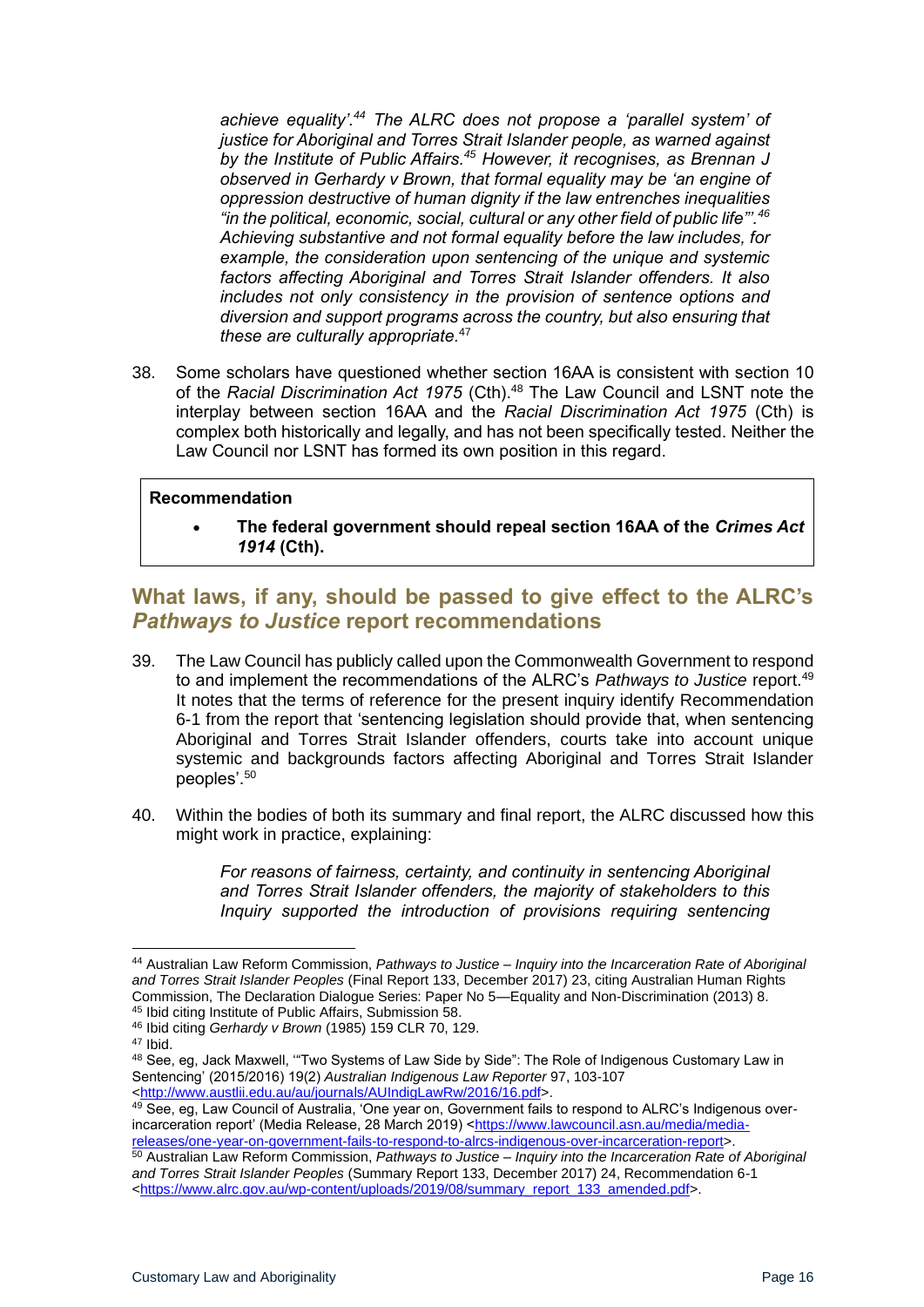*courts to take a two-step approach: first, to take into account the unique systemic and background factors affecting Aboriginal or Torres Strait Islander peoples; and then to proceed to review evidence as to the effect on that particular individual offender.*<sup>51</sup>

- 41. There were also further recommendations relevant to the present inquiry, including:
	- State and territory governments, in partnership with relevant Aboriginal and Torres Strait Islander organisations, should develop and implement schemes that would facilitate the preparation of 'Indigenous Experience Reports' for Aboriginal and Torres Strait Islander offenders appearing for sentence in superior courts.<sup>52</sup>
	- State and territory governments, in partnership with relevant Aboriginal and Torres Strait Islander organisations and communities, should develop options for the presentation of information about unique systemic and background factors that have an impact on Aboriginal and Torres Strait Islander peoples in the courts of summary jurisdiction, including through Elders, community justice groups, community profiles and other means.<sup>53</sup>
	- Where needed, state and territory governments should establish specialist Aboriginal and Torres Strait Islander sentencing courts. These courts should incorporate individualised case management, wraparound services, and be culturally competent, culturally safe and culturally appropriate.<sup>54</sup>
- 42. Given the limitations of the High Court's decision in Bugmy, discussed above, it is up to the legislature to provide for the ability of courts to take into account systemic factors in Australia, by amending sentencing legislation.
- 43. Some members of the Law Council's expert advisory National Criminal Law Committee suggest that sentencing courts should also be able to consider, where applicable, factors such as removal from country, serving time away from country, and lack of access to family and community in this context.
- 44. Legislative provisions are also necessary to effect Recommendation 6-2, noting that the 'Indigenous Experience Reports' referred to are akin to Canadian Gladue Reports, which have previously received support from advocates in Australia.<sup>55</sup>
- 45. The High Court distinguished Bugmy from Gladue, because the Criminal Code of Canada instructed sentencing judges to take into particular account the circumstances of Aboriginal offenders, something that no sentencing legislation in Australia does <sup>56</sup>
- 46. Most criminal offences and procedures in Canada are codified. Section 718.2(e) of the Canadian Criminal Code stipulates that all available sanctions other than

<sup>51</sup> Ibid 14-15.

<sup>52</sup> Ibid 24, Recommendation 6-2.

<sup>53</sup> Ibid 24, Recommendation 6-3.

<sup>54</sup> Ibid 26, Recommendation 10-2.

<sup>55</sup> Anthony Hopkins, of the Australian National University, has argued that reports akin to *Gladue* reports should be adopted in Australia: Carolyn Holdom, 'Sentencing Aboriginal Offenders in Queensland: Toward Recognising Disadvantage and the Intergenerational Impacts of Colonisation During the Sentencing Process' (2015) 15(2) *Queensland University of Technology Law Review* 50, 67. See also Thalia Anthony, Lorana Bartels and Anthony Hopkins, 'Lessons Lost in Sentencing: Welding Individualised Justice to Indigenous Justice' (2015) 39(1) *Melbourne University Law Review* 47. In Victoria, the Victorian Aboriginal Legal Service has proposed the development of a community written court report, based on the Canadian Gladue Reports. 56 Carolyn Holdom, 'Sentencing Aboriginal Offenders in Queensland: Toward Recognising Disadvantage and the Intergenerational Impacts of Colonisation During the Sentencing Process' (2015) 15(2) *Queensland University of Technology Law Review* 50, 60 citing *Bugmy v The Queen* (2013) 302 ALR 192, 201 [35]-[36].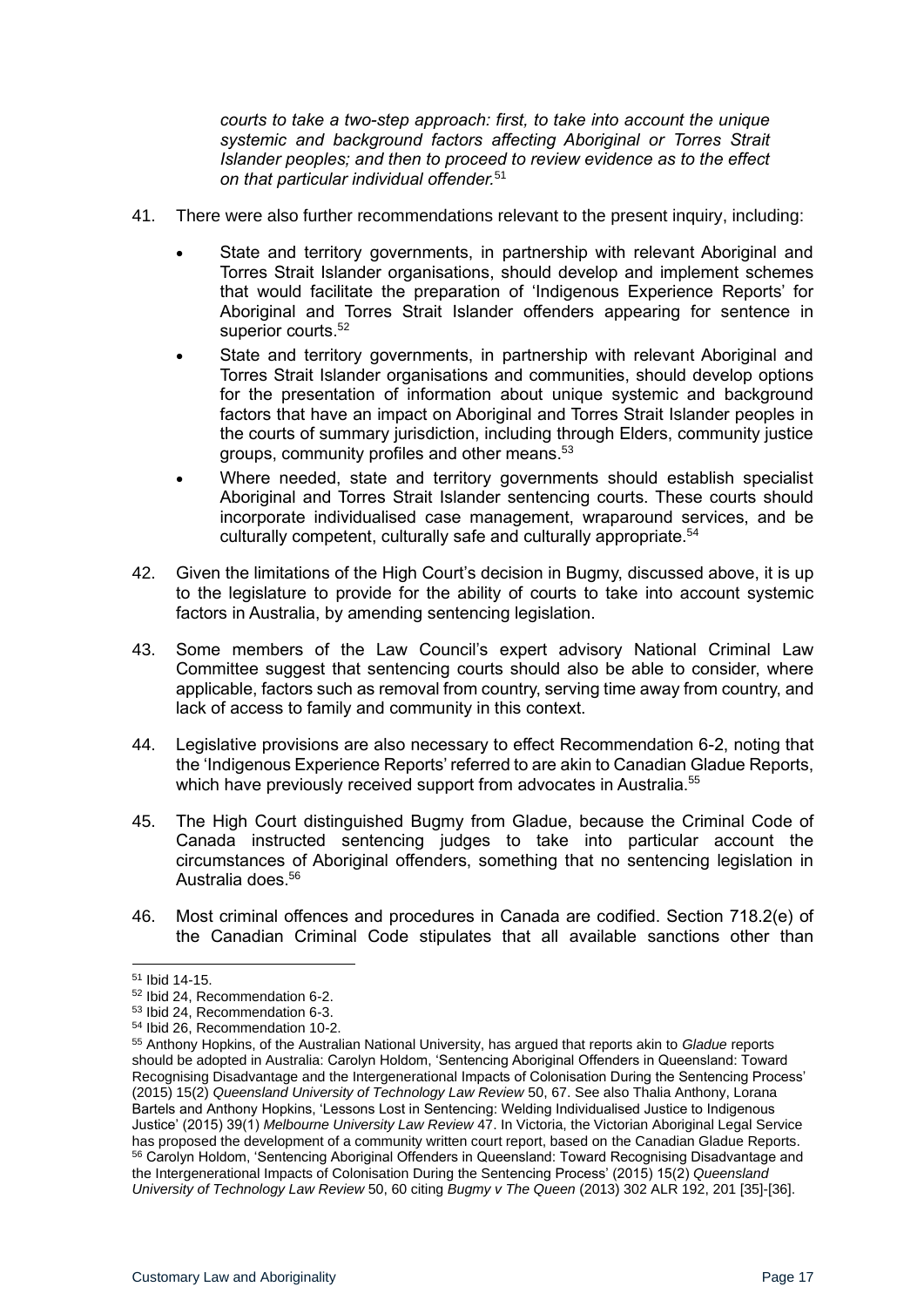imprisonment should be considered 'with particular attention to the circumstances of Aboriginal offenders', with the aim of the section being to reduce the overrepresentation of Aboriginal people in prisons.<sup>57</sup>

- 47. In the Canadian Supreme Court case, *R v Gladue* [1999] 1 SCR 688, the Canadian Supreme Court considered section 718.2(e) of the Canadian Criminal Code and stipulated that it would be *necessary* for a judge to take judicial notice of systemic factors when sentencing an Aboriginal offender. <sup>58</sup> The Court in *R v Ipeelee* [2012] 1 SCR 433 then stated that these 'Gladue principles' applied to all offences, including violent ones, and that systemic factors relating to Aboriginal offenders *must* be taken into account in every case.<sup>59</sup>
- 48. Currently in Canada, 'Gladue reports' are utilised to provide evidence of material facts existing by reason of an offender's Aboriginality. The reports are similar to the presentence custody reports utilised, for example, by Queensland courts in Australia, *however they address the offender's Aboriginality directly*. Gladue reports are written by Aboriginal Canadians who have the same collective experience as the defendants they assist. The reports assist in explaining offending behaviour within the context of the collective history of Aboriginal Canadians.<sup>60</sup>
- 49. Carolyn Holdom suggests that 'perhaps the first step toward addressing the broad systemic issues suffered by Aboriginal Australians is to provide a similar legislative provision whereby courts are able to give special consideration to Aboriginal offenders looking to the effects of colonisation'.<sup>61</sup>
- 50. In relation to Recommendation 10-2, the Law Council and LSNT draw attention to the successful Koori Court in Victoria;<sup>62</sup> the Youth Koori Court in New South Wales, which was evaluated in its pilot stage as 'an effective and culturally appropriate means of addressing the underlying issues that lead many Aboriginal and Torres Strait Islander young people to engage with the criminal justice system<sup>', 63</sup> and the repeated calls for

[<https://www.westernsydney.edu.au/newscentre/news\\_centre/story\\_archive/2018/report\\_koori\\_court\\_effective](https://www.westernsydney.edu.au/newscentre/news_centre/story_archive/2018/report_koori_court_effective_for_young_offenders) [\\_for\\_young\\_offenders>](https://www.westernsydney.edu.au/newscentre/news_centre/story_archive/2018/report_koori_court_effective_for_young_offenders). See also State of Victoria, Sentencing Advisory Council, *Sentencing in the Koori Court Division of the Magistrates' Court: A Statistical Report* (October 2010). Following the Royal Commission into Aboriginal Deaths in Custody, the Victorian Government resolved to put into place strategies to reduce the Indigenous custody rate. One such initiative, first piloted in 2002, was the establishment of the Koori Court Division of the Victorian Magistrates' Court. The County Koori Court was established in Victoria in 2008 as the first sentencing court for Aboriginal and Torres Strait Islander offenders in the higher jurisdiction in Australia. It follows the successful Koori Court model introduced at the Magistrates' and Children's Courts and sits at Latrobe Valley, Melbourne, Mildura and Shepparton. As provided on the County Koori Court website, 'Aboriginal elders or respected persons advise the Judge on cultural issues relating to the accused and his or her offending behaviour. Their voices are a powerful cultural feature and send a clear message to the accused the offences are not condoned by Koori or non-Koori communities. Elders and respected persons provide information on the background of the accused and possible reasons for offending behaviour. They may also explain relevant kinship connections, how particular crimes have affected the Indigenous community and provide advice on cultural practices, protocols and perspectives relevant to sentencing.' The Koori Court cannot hear certain offences and the Indigenous accused must elect to go to the Koori Court, consent to the jurisdiction and plead guilty. See County Court Victoria, *County Koori Court* (online, 28 May 2020) [<https://www.countycourt.vic.gov.au/learn-about-court/court-divisions/county-koori-court>](https://www.countycourt.vic.gov.au/learn-about-court/court-divisions/county-koori-court).

#### <sup>63</sup> Judge Peter Johnstone, *Children's Court Update 2019 (Criminal Jurisdiction)* (Local Court Regional Conference, Port Macquarie, 27-29 March 2019)

<sup>57</sup> Ibid, 65.

<sup>58</sup> Ibid 60.

<sup>59</sup> Ibid.

<sup>60</sup> Ibid 66. <sup>61</sup> Ibid 65.

 $62$  See, eq, Bridget McAsey, 'A Critical Evaluation of the Koori Court Division of the Victorian Magistrates' Court' (2005) 10(2) *Deakin Law Review* 654; Danielle Roddick, 'Report: Koori Court effective for young offenders', *Western Sydney University News Centre* (Online, 7 May 2018)

[<sup>&</sup>lt;https://www.judcom.nsw.gov.au/publications/benchbks/children/CM\\_Johnstone\\_Updates\\_2019.html>](https://www.judcom.nsw.gov.au/publications/benchbks/children/CM_Johnstone_Updates_2019.html).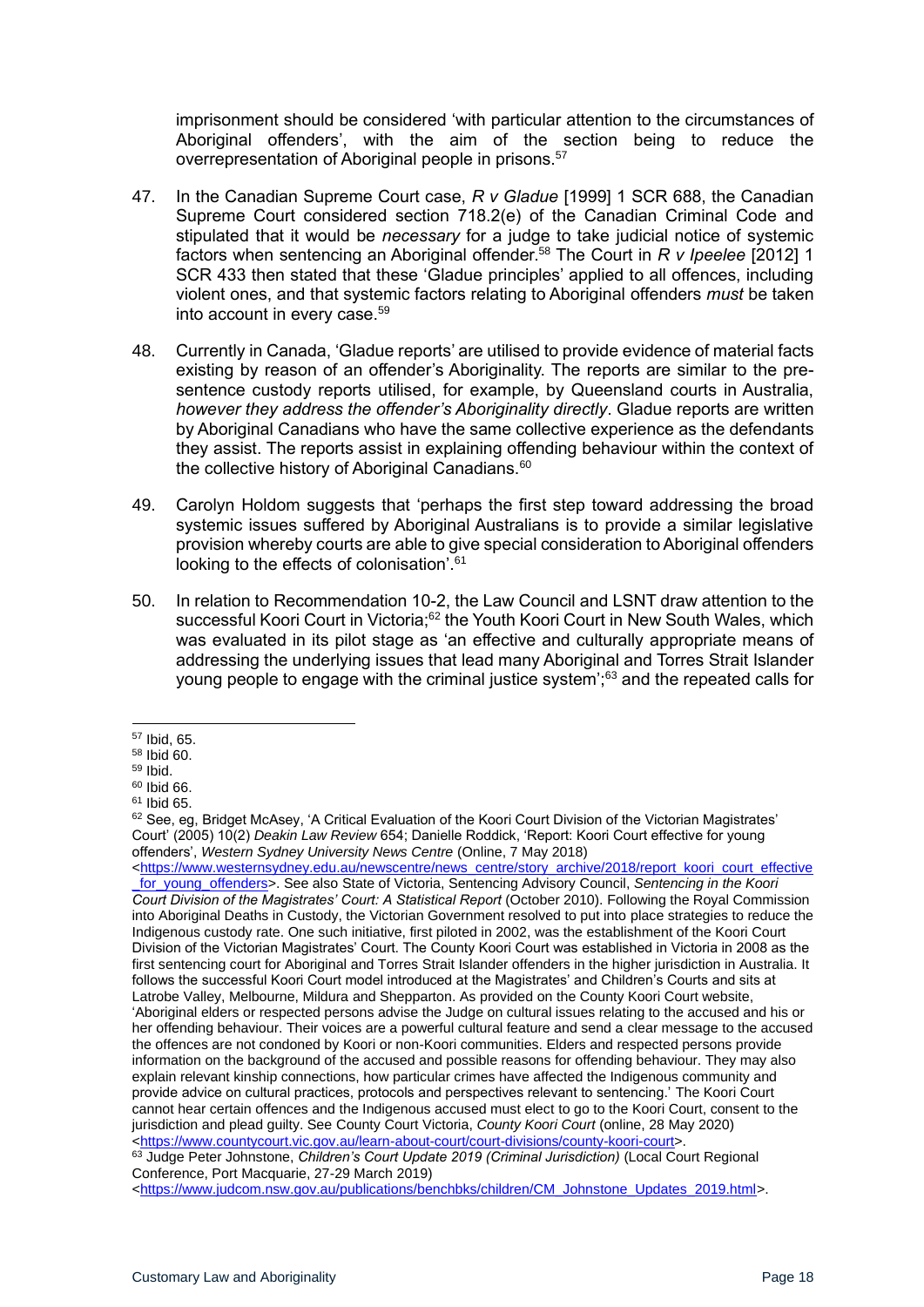the Walama Court in New South Wales.<sup>64</sup>

- 51. The interaction between Recommendation 6-1, which supports consideration of a systemic background of disadvantage, and section 16AA of the *Crimes Act 1914* (Cth), which restricts consideration of customary law (as discussed above and below), is not entirely clear.
- 52. In its *Pathways to Justice* report, the ALRC briefly discussed the effect of the Northern Territory's legislative framework on a court's ability to consider a background of disadvantage in sentencing. However, it did not come to any firm conclusion, stating:

*It is not clear how s 16AA may have an impact on the operation of the [ALRC's] recommended provision to consider the unique and systemic background factors affecting Aboriginal and Torres Strait Islander offenders in the NT. As customary law and cultural practice can be considered to provide context for offending, the effect of s 16AA on the operation of the recommended provision may be minimal. Nonetheless, the ALRC was advised by CLANT that, in order to give statutory consideration to Aboriginal and Torres Strait Islander disadvantage when sentencing in the NT, 'necessary amendments will need to be made to other legislation that seeks to regulate how evidence of custom and culture is to be presented'. Accordingly, the ALRC encourages the Commonwealth Government to review the operation of ss 16A(2A), 16AA of Crimes Act 1914 (Cth) to ensure that they are operating as intended, and to consider repealing or narrowing the application of the provisions if necessary to the successful implementation of a statutory requirement to consider unique and systemic factors of Aboriginal and Torres Strait Islander offenders when sentencing in the NT.*<sup>65</sup>

- 53. In any case, it is not necessary that the ALRC Recommendation 6-1 underpin either a process of repeal of section 16AA, as there are broader reasons to support this as indicated above, or new legislation allowing for consideration of customary law.
- 54. With respect to this latter question, the Law Council and LSNT generally support the recognition of customary law in sentencing. However, significant time has passed since the Law Council or LSNT last advocated on the interaction between customary law and sentencing law. In the intervening period the landscape of Aboriginal and Torres Strait Islander legal perspectives and advocacy has continued to evolve. The Law Council and LSNT therefore expect that coming to a position on the *detail* of how customary law might be recognised in sentencing throughout Australia, including in the Northern Territory, will require substantial consultation with its constituent bodies, committees and sections. In responding to this inquiry at the present time, it is guided by the following general considerations.
	- Aboriginal customary law continues to have authority and legitimacy in Aboriginal communities, and continues to guide communities in the conduct of their day-to-day lives. Recognition is often a secondary matter that does not undermine the authority of Aboriginal law for Aboriginal peoples.

<sup>64</sup> Michaela Whitbourn, 'Indigenous Walama Court would deliver millions in savings, costings show', *Sydney Morning Herald* (Online, 24 June 2020) [<https://www.smh.com.au/national/indigenous-walama-court-would](https://www.smh.com.au/national/indigenous-walama-court-would-deliver-millions-in-savings-costings-show-20200622-p554yy.html)[deliver-millions-in-savings-costings-show-20200622-p554yy.html>](https://www.smh.com.au/national/indigenous-walama-court-would-deliver-millions-in-savings-costings-show-20200622-p554yy.html); Naomi Neilson, 'NSW Bar renews calls for Walama Court', *Lawyers Weekly* (Online, 28 May 2020) [<https://www.lawyersweekly.com.au/biglaw/28451](https://www.lawyersweekly.com.au/biglaw/28451-nsw-bar-renews-calls-for-walama-court) [nsw-bar-renews-calls-for-walama-court>](https://www.lawyersweekly.com.au/biglaw/28451-nsw-bar-renews-calls-for-walama-court).

<sup>65</sup> Australian Law Reform Commission, *Pathways to Justice – Inquiry into the Incarceration Rate of Aboriginal and Torres Strait Islander Peoples* (Final Report 133, December 2017) 212.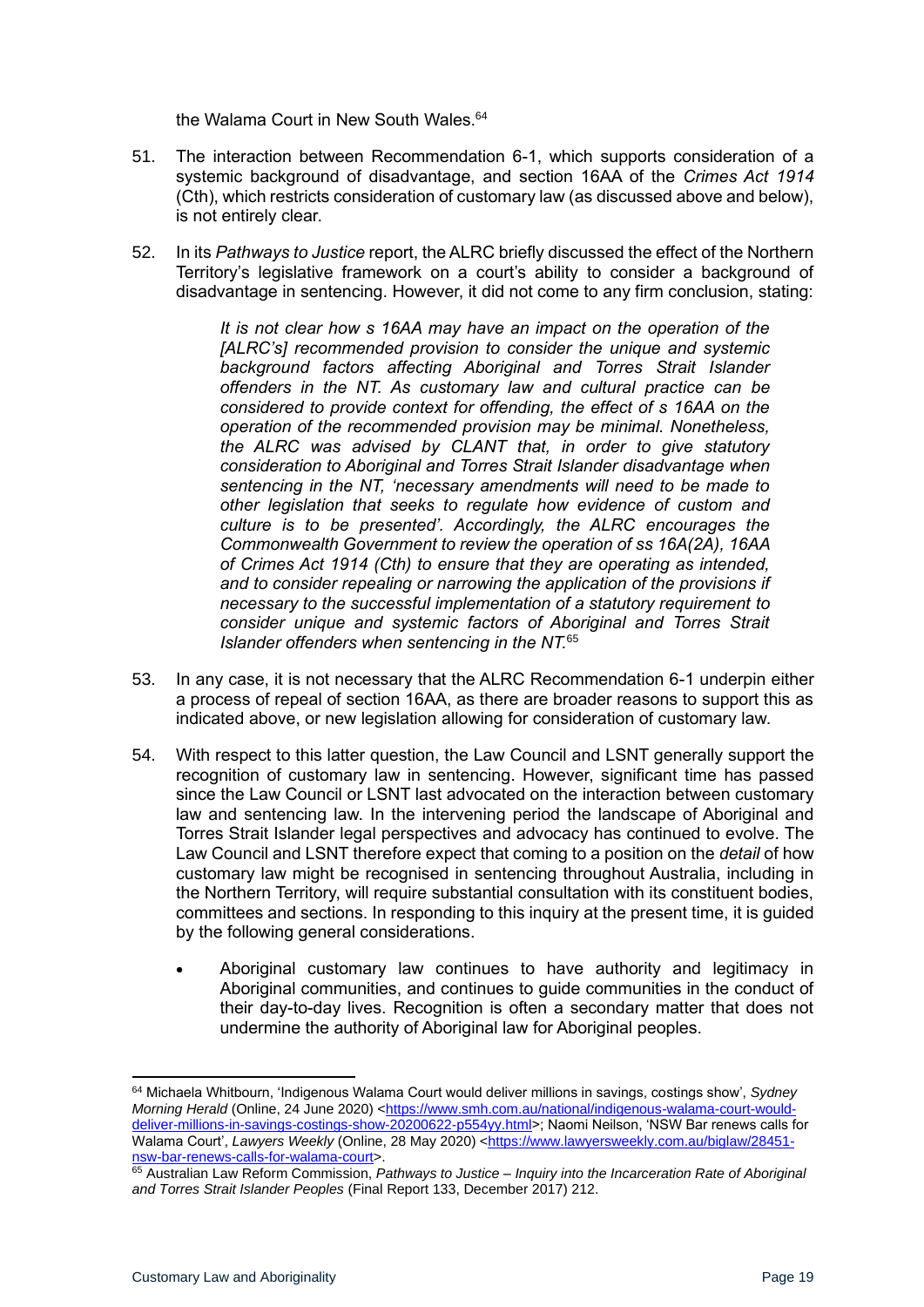- Customary law is one example of community justice mechanisms, which are recognised as having the potential to reduce rates of Indigenous incarceration and recidivism by returning control to communities.
- The Law Council and LSNT support the right to self-determination for Indigenous communities and believes that provision of the legal frameworks, infrastructure and services necessary to support community governance is critical to dealing with the problems faced by many Indigenous communities.
- In a wider context, the Law Council and LSNT support the redirection of funds from punitive criminal justice approaches to therapeutic, place-based, community-led programs that provide holistic, culturally appropriate services directed towards rehabilitation and addressing complex needs.<sup>66</sup>
- Any recognition of customary law within the criminal justice system should occur through consultation with Aboriginal and Torres Strait Islander controlled organisations and communities.
- To this end, the Law Council and LSNT note comments from some members of the LSNT who would like to see structure around the identification and use of customary law. Aboriginal and Torres Strait Islander people have had limited opportunities to consider the contemporary application of their laws in the criminal justice system, including to put forward customary law protocols. There is a risk of legal practitioners attempting to apply what they hear is customary law from the loudest, though not necessarily most authoritative, voice. To this end, adequate resources and expertise must be provided to assist in identifying contemporary customary law. (This a recommendation which is relevant not only to the area of criminal law, but also family law, heritage protection law, land rights law, etc. In the context of heritage protection, the Law Council has emphasised the importance of Traditional Owners having the leading voice in the management of their own cultural sites.<sup>67</sup>)
- Customary law has never been accepted by the Law Council or LSNT as a defence to any criminal offence except trespass or as a justification for violent or abusive behaviour.
- The Law Council and LSNT support consideration by sentencing courts of matters relevant to the circumstances of an accused, including customary law.
- The High Court has recently signalled in its obiter that with respect to the common law, it may draw the line on traditional punishment forming part of sentencing considerations.
- Legislators should be careful not to use reservations around traditional punishment to dismiss customary law outright. The Law Council has received advice from its expert committees that the concept of traditional punishment (eg 'payback') is a very small part of customary law and popular concerns around this concept are overplayed.

<sup>&</sup>lt;sup>66</sup> The first major justice reinvestment project in Australia is the Maranguka Justice Reinvestment Project in Bourke NSW, which involves Just Reinvest NSW working in partnership with local community groups to disrupt cycles of offending and disadvantage for individuals and communities. It has recently been in its implementation phase (2016-2019); it underwent a preliminary assessment in 2016, which found significant quantitative and qualitative improvements including a 23 per cent reduction in police recorded incidence of domestic violence, a 14 per cent reduction in bail breaches and a 42 per cent reduction in days spent in custody, as well as a gross economic impact of \$3.1 million. See Law Council of Australia, 2019-20 Pre-Budget Submission (12 February 2019) [<https://www.lawcouncil.asn.au/publicassets/b8630bd9-6440-e911-](https://www.lawcouncil.asn.au/publicassets/b8630bd9-6440-e911-93fc-005056be13b5/3578%20-%20Pre-Budget%20Submission%202019.pdf) [93fc-005056be13b5/3578%20-%20Pre-Budget%20Submission%202019.pdf>](https://www.lawcouncil.asn.au/publicassets/b8630bd9-6440-e911-93fc-005056be13b5/3578%20-%20Pre-Budget%20Submission%202019.pdf).

<sup>67</sup> See, eg, Law Council of Australia, Submission to the Joint Standing Committee on Northern Australia, *Inquiry into the destruction of 46,000 year old caves at the Juukan Gorge in the Pilbara region of Western Australia* (21 August 2020) 28 [<https://www.lawcouncil.asn.au/publicassets/24891840-2ef3-ea11-9434-](https://www.lawcouncil.asn.au/publicassets/24891840-2ef3-ea11-9434-005056be13b5/3864%20-%20Juukan%20Caves%20Submission.pdf) [005056be13b5/3864%20-%20Juukan%20Caves%20Submission.pdf>](https://www.lawcouncil.asn.au/publicassets/24891840-2ef3-ea11-9434-005056be13b5/3864%20-%20Juukan%20Caves%20Submission.pdf).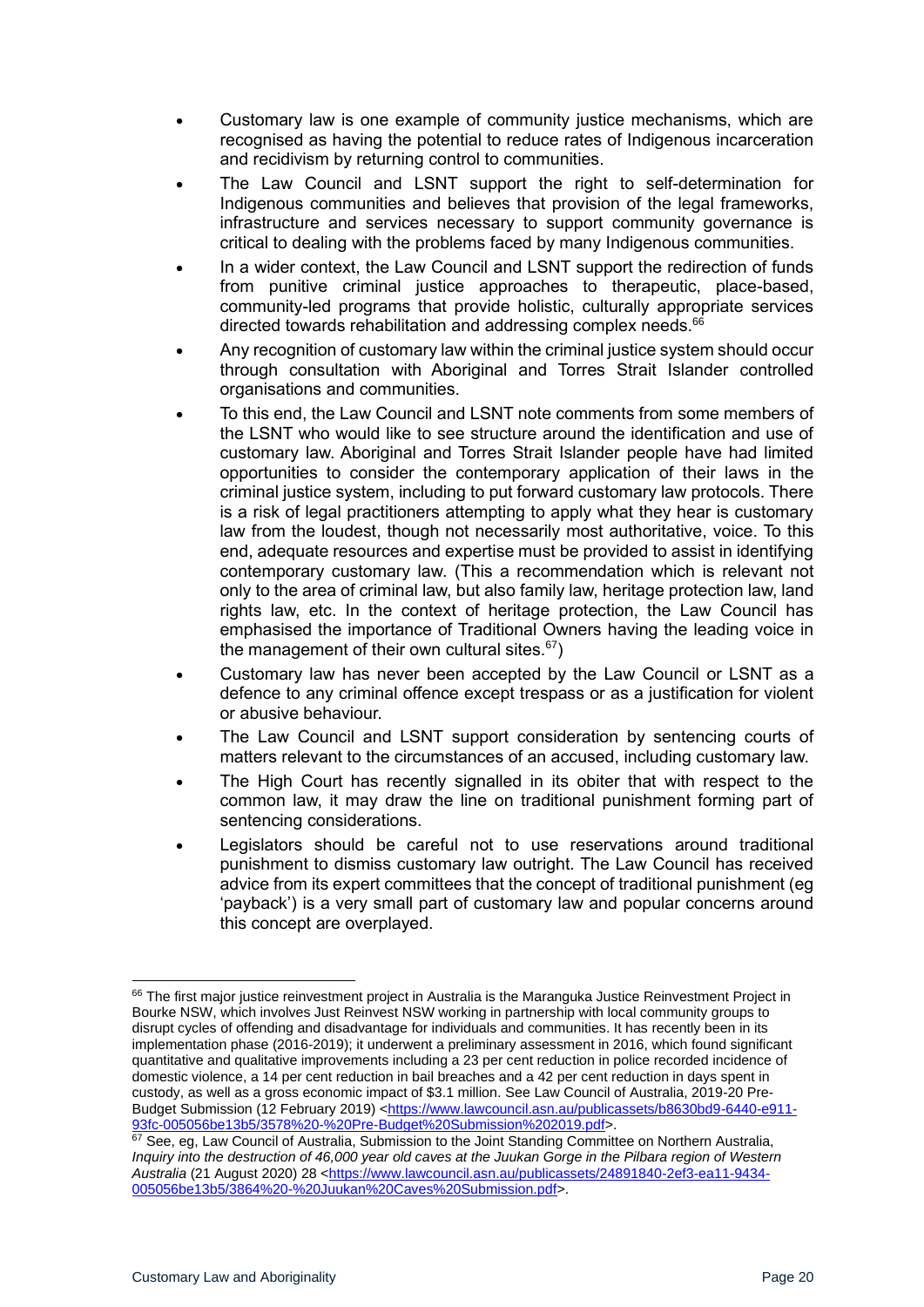• However, the concept of traditional punishment (eg 'payback') does engage an ongoing tension in human rights literature between universalism and cultural relativism. Numerous commentators suggest that universal human rights can exist within a culturally sensitive universal framework, but concerns would remain if traditional punishment was sanctioned without safeguards. The Law Council and LSNT suggest that Indigenous peoples and communities should be consulted on any issue of recognising traditional punishment in the Northern Territory's sentencing legislation, including on any question of safeguards around traditional punishment.

#### **Recommendation**

• **Federal, state and territory governments should respond to and implement the recommendations in the ALRC's** *Pathways to Justice* **report.**

## <span id="page-20-0"></span>**The operation of section 104A of the** *Sentencing Act 1995* **(NT)**

55. Under section 104 of the *Sentencing Act 1995* (NT), a court has a broad discretion to receive such information as it thinks fit to enable it to impose the proper sentence or make the proper order. Section 104A applies only if a party to proceedings seeks to present certain cultural information – this being information about 'an aspect of any form of customary law' or 'a cultural practice'.<sup>68</sup> It provides that, before agreeing to receive this information, a court must have regard to how the party intends to present the information and whether any other parties to the proceedings have been given notice of and a reasonable opportunity to respond to the information.<sup>69</sup> It is silent, however, on whether these considerations should positively or negatively influence a court to receive the information. While the clarity of section 104A is affected by the qualifying phrase that begins subsection 104A(2) ('[d]espite section 104A'), it appears a court would have broad discretion under the provision, able on the one hand to facilitate the presentation of cultural information and on the other hand to refuse. The Second Reading Speech focuses on a court applying the provision to affect the first mentioned outcome:

> *The Bill proposes amendment to section 104A of the* Sentencing Act *to … provide the court with discretion regarding compliance with the procedural requirements, thereby giving the court the option of ordering parties to provide information in an evidentiary manner. This amendment is designed to alleviate any inconsistency with the* Racial Discrimination Act *of the Commonwealth by ensuring the court may receive information regarding customary law or cultural practice during the sentencing process without restriction. It is envisaged the court would exercise discretion to receive information on oath, in affidavit form, or by statutory declaration in appropriate cases, having regard to the difficulties in some remote communities with literacy, the time and resource constraints on agencies providing legal assistance, and the suitability of informal processes in the majority of cases.* 70

56. The exact effect of section 16AA of the *Crimes Act 1914* (Cth) on section 104A of the *Sentencing Act 1995* (NT) is unclear. Section 109 of the Constitution provides that in the event of an inconsistency between a federal statute and a state or territory statute,

<sup>68</sup> *Sentencing Act 1995* (NT) s 104A(1).

<sup>69</sup> *Sentencing Act 1995* (NT) s 104A(2).

<sup>70</sup> Northern Territory, Legislative Assembly, Second reading Speech.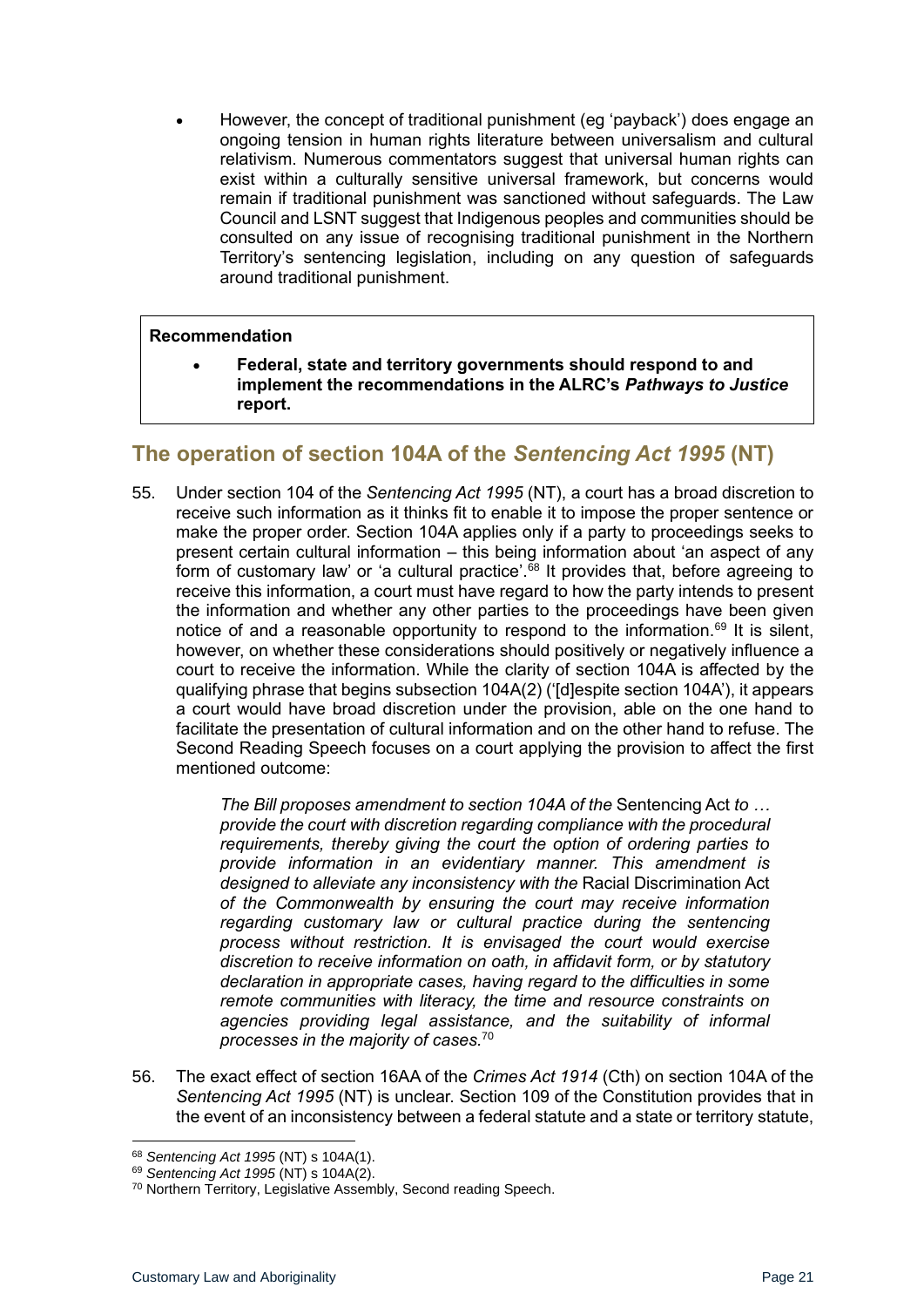the federal statute prevails and the other statute is invalid to the extent of the inconsistency. However, a court should attempt to interpret a state or territory statute to as far as possible avoid such inconsistencies and preserve state or territory power. <sup>71</sup> The likely effect is therefore that section 16AA curtails the purposes for which a court can use the cultural information it might receive under section 104A: while it can receive it as part of the sentencing process as per section 104A, it cannot use it for the purpose of aggravating or mitigating the seriousness of the offence as per section 16AA. Those aspects of sentencing that are distinct from seriousness (and which therefore could be influenced by cultural information) include the offender's character, the prevalence of the offence, and the rehabilitation of the offender.<sup>72</sup> This approach to reading section 104A is supported by the ALRC, which has said:

*The Commonwealth provisions were introduced to 'prevent customary law from being used to mitigate the seriousness of any offence that involves violence against women and children'. The Northern Territory Supreme Court has found that provisions of this type did not prevent courts from considering customary law or cultural practice to: provide context for offending; establish good prospects of rehabilitation (relating to sentencing); and to establish the character of the accused.*<sup>73</sup>

57. That such was the intention of the drafters of the legislation is again supported by the Second Reading Speech:

> *However, the amendments to section 104A should not be read so as to allow the court to take into account any form of customary law or cultural practice as a reason for exercising, justifying, authorising, requiring, lessening or aggravating the seriousness of the defendant's actions contrary to section 16AA of the* Crimes Act *which was introduced by the Commonwealth's* Stronger Futures in the Northern Territory (Consequential and Transitional Provisions) Act 2012*. It is intended that information is to be received under section 104A in order to provide a context and explanation for an offender's actions and to provide information about their role in the community, predisposition to offend, rehabilitation prospects and the impact of their offending on the community so that the court can make an assessment of the offender's particular circumstances.*<sup>74</sup>

58. In practice, however, it might be that the effect of section 16AA on section 104A is confined to a small number of cases. In 2012, then President of the Criminal Lawyers Association of the Northern Territory (**CLANT**), Russel Goldflam, suggested that:

> In a sense, this particular storm is taking place in a teacup ... the actual *incidence of cases which come before the Supreme Court of the Northern Territory involving questions of customary law has been remarkably low.*

[<http://ntlawhandbook.org/foswiki/NTLawHbk/Sentencing#What\\_does\\_the\\_court\\_take\\_into\\_account\\_63>](http://ntlawhandbook.org/foswiki/NTLawHbk/Sentencing#What_does_the_court_take_into_account_63).

<sup>73</sup> Australian Law Reform Commission, *Pathways to Justice – Inquiry into the Incarceration Rate of Aboriginal and Torres Strait Islander Peoples* (Final Report, December 2017) 212, [6.106] citing *The Queen v Wunungmurra* [2009] NTSC 24, [3]; Parliamentary Joint Committee on Human Rights, Parliament of Australia,

*2016 Review of Stronger Futures Measures* (2016).

<sup>&</sup>lt;sup>71</sup> Peter Hanks, ""Inconsistent" Commonwealth and State Laws: Centralizing Government Power in the Australian Federation' [1986] 16 *Federal Law Review* 107.

<sup>72</sup> *Sentencing Act 1995* (NT) s 5. See also, eg, Supreme Court of the Northern Territory, *Sentencing Principles* (2009) <https://supremecourt.nt.gov.au/ data/assets/pdf\_file/0009/748980/Sentencing\_Principles.pdf>; Melinda Schroeder and Rennie Anderson, 'Sentencing', *Northern Territory Law Handbook* (AustLII, 1 May 2016)

<sup>74</sup> Northern Territory, Legislative Assembly, Second reading Speech.